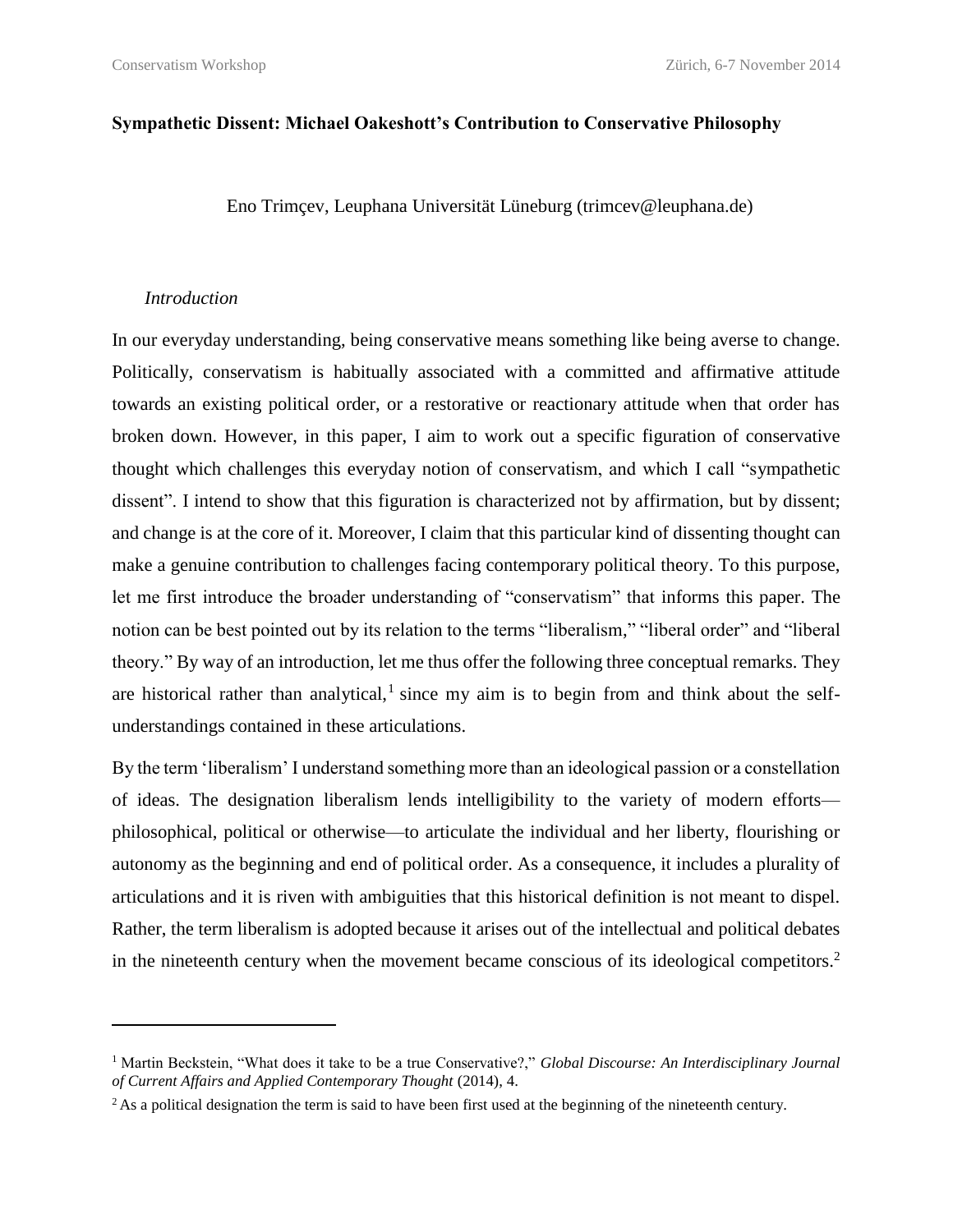However, the designation is misread if it is taken to denote an alternative among many. The ideological alternatives which made it aware of its own character had shallower lines of historical transmission and played to a narrower political base. By comparison to liberalism, they proved symbolically closed.<sup>3</sup> Liberalism, on the other hand, has shown itself to be more than any of its particular articulations indicated; an open-ended complex of symbols rather than a rigid construct. It is recognizable in a dizzying variety of discourses, political movements, symbolic articulations and ideological encrustations whose lines of transmission often lead to historical dead ends, crisscross or merge into each other, but which together make up its patrimony, resources and moral life. The variety of articulations may be befuddlingly broad but they all understand themselves to be advancing the well-being of the individual person. Today liberalism provides the only publicly authoritative moral language available with hardly any intellectual formulation seemingly possible outside the liberal framework.

The term 'liberal order' complements this expansive definition. If liberalism denotes the disparate public articulations of our world, the term order points to the simultaneous coherence of that world. The term thus suggests that the variety of contingent and institutionalized practices, experiences, modes of expression, symbols, movements and actors of our world can neither be reduced to a singular part of it nor can it be taken as wholly devoid of intelligibility as an articulated whole. But, of course order is not a label that we can simply place on our socio-political and moral reality; it rather emerges out of our active attempts to understand it. Among the most representative attempts at understanding our order are those theoretical works that constitute liberal theory. The term 'liberal theory' then designates those philosophical schools—from Locke through Mill all the way to the political, egalitarian, and pragmatic articulations that characterize it today—that have attempted to rationally illumine the conditions, nature and ends of the liberal order. Liberal theory is a part of the liberal order just like other movements and actors. It does however provide intellectual access to the reasons and measures that hold together these disparate parts.

<sup>3</sup> I take the term 'symbol' from Eric Voegelin in Fred Lawrence, ed., *The Beginning and the Beyond: Papers from the Gadamer and Voegelin Conferences* (Scholar's Press, Chico, California, 1984), 97 and Eric Voegelin, *Order and History*, vol. 5, *In Search of Order* (Baton Rouge: 1987), 17-18. Cf. Michael Polanyi and Harry Prosch, *Meaning* (Chicago: University of Chicago Press, 1975). 74-5.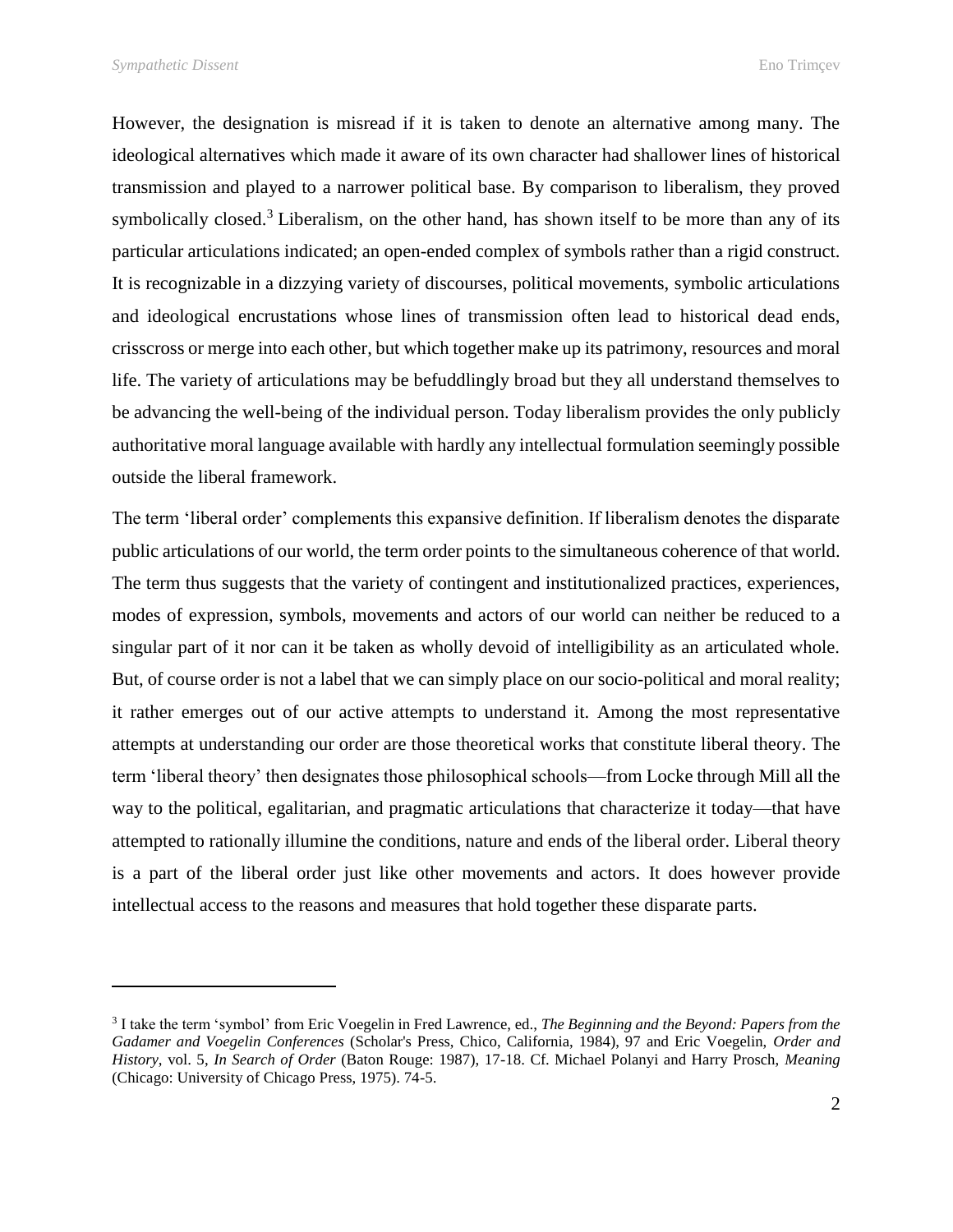This account of liberal theory recalls the "multi-voiced creature"<sup>4</sup> which Michael Oakeshott defined as a tradition. Its beliefs, he writes,

are not self-consistent; they often pull in different directions, they compete with one another and cannot all be satisfied with one another, and therefore they cannot properly be thought of a s a norm or as a selfconsistent set of norms or "principles" capable of delivering to us an unequivocal message about what we should do.<sup>5</sup>

Finally, in this paper the term 'conservatism' is neither meant to include those varieties of political movements and attitudes that have understood themselves to be conservative, nor the intellectuals that have provided them with justifications. Rather, it is meant to designate those thinkers that have made a direct contribution to political philosophizing and have been designated as conservative, not always unanimously so, and not always according to their wishes.<sup>6</sup> They can nevertheless be grouped together because after efforts to render the liberal order intellectually transparent, they have found its resources inadequate and its direction of change regressive in light of its own measure. Their substantive thinking through the liberal order often brings to light earlier, preliberal philosophical or religious intellectual traditions or resources. I suggest that within this field, we can distinguish two types of conservative political thought. On the one hand, thinkers like Leo Strauss, Eric Voegelin and, more idiosyncratically, Hannah Arendt have either explicitly called for a return to classical political philosophy or sought in their personal encounters with it to bring to bear intellectual resources that stand outside of the liberal order to rethink, re-orient or resymbolize our participation in order. Jacques Maritain and Alasdair MacIntyre, to mention but two, have done the same regarding the Thomist tradition. Mircea Eliade has even provided a critique of contemporary liberal movements by way of interpretation of archaic sources. Among these thinkers, the recovery of the past may have clear political implications—*i.e.,* demanding more robust civic virtue. According to these theorists, the liberal order is unsalvageable within its own terms. Philosophy thus serves as an escape from (dis)order. I will call this group unsympathetic dissenters.

5 Ibid.

<sup>4</sup> Michael Oakeshott, "Rationalism in Politics: A Reply to Professor Raphael," *Political Studies* 13 (1965: 90.

<sup>6</sup> This parceling out of conservatives into actors, intellectuals and philosophers is justified, as we will see, by the differentiation between theory and practice in the works of the latter.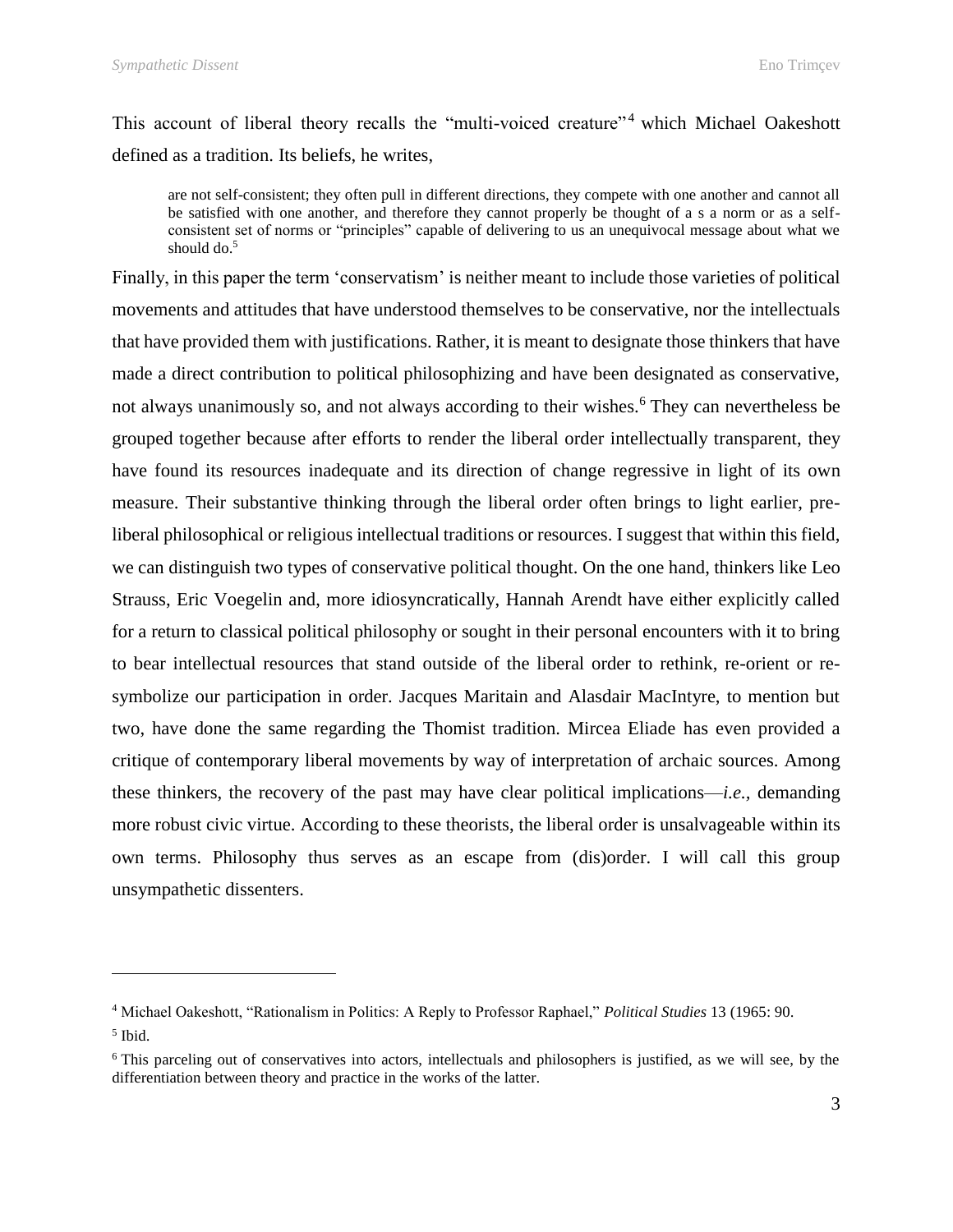On the other hand, among recognizably conservative thinkers, there exists also a very well-known, more liberal thread with which I am directly concerned today. Its representative thinker in this paper is Michael Oakeshott, but Alexis de Tocqueville or contemporaries like Stanley Rosen also belong in this camp.<sup>7</sup> These thinkers share the diagnosis of the inadequacy and forebodings on the direction of change of the liberal order as well as the use of pre-liberal resources<sup>8</sup> in their thinking of our order. Yet, differently from other conservative thinkers they neither turn away from our order, nor furnish a vocabulary that is explicitly non- or i-liberal. They are both historically conscious of the effective reasons why the pre-liberal traditions were left behind and philosophically astute to know that a flight from order is impossible for there is no outside-place from which order can be understood. Instead, of culminating in an imaginary supersession of the liberal order into something before or beyond liberalism, their thoughtful movement through the order seeks to enlarge its existing resonances. They seek to liberalize an order that they consider to be moving towards illiberality. As conservatives, they take up pre-liberal sources—those sources that mark the moment of emergence of the liberal order. This allows to recover and revive the originary impulses of liberal thinking, impulses that have been covered over in historical development. This is the liberal pole of their thinking. The paper argues that this line of thinking furnishes a representative example of how our understanding of the order we live in can be

<sup>&</sup>lt;sup>7</sup> Stanley Rosen may be considered conservative only in the sense that he maintains a traditional understanding of philosophy and argues for a modified kind of Platonism. But, if we were to accept that faulty reasoning and do him this disfavor, we have to immediately qualify him as a conservative who subscribes to a sympathetic dissent of the contemporary philosophical schools. "No one who loves philosophy," says Rosen," will waste a moment in wishing history to move backward, any more than he will contribute to the destruction of the present by vain wishes for the future." And, differently than some unsympathetic dissenters of the contemporary order, Rosen claims that we cannot even seek a way out of contemporary existential and philosophical problems by recovering past thought. To look for a solution to the problem of modern nihilism in a past episode would be "to surrender to the very forces which have produced modern nihilism." Rosen, *Nihilism*, xvii, 137. Rosen's specific purpose in *Ancients and Moderns* is to defend, through his version of Platonism, a particular version of Enlightenment modernity (a "modified or moderate enlightenment") against a group of "conservatives" who defend antiquity against modernity.

<sup>8</sup> Tocqueville's continuous movement between the aristocratic and democratic as worldviews and as his own innermost temperamental poles is well-known. It is in the tension between the two that he gains his unique critical distance from the changing dynamic of the liberal order without abandoning that order. Oakeshott too brings to light resources that are not strictly-speaking within liberalism in at least two separate planes: the historical and the philosophical. On the historical plane, the recovery of *societas* carried out in *On Human Conduct* connects liberalism's initial impetus and historical beginnings with the best resources of what went on before it in medieval and classical life. On the philosophical plane, the analysis of experience in *Experience and its Modes* opens up access to modes of thinking that stand outside of the liberal theoretical tradition. Cf. Oakeshott's idealist analysis with Thomas Hobbes mechanistic account of freedom as the absence of external impediments in Thomas Hobbes, *Leviathan* (Bobbs-Merrill, 1958), 170).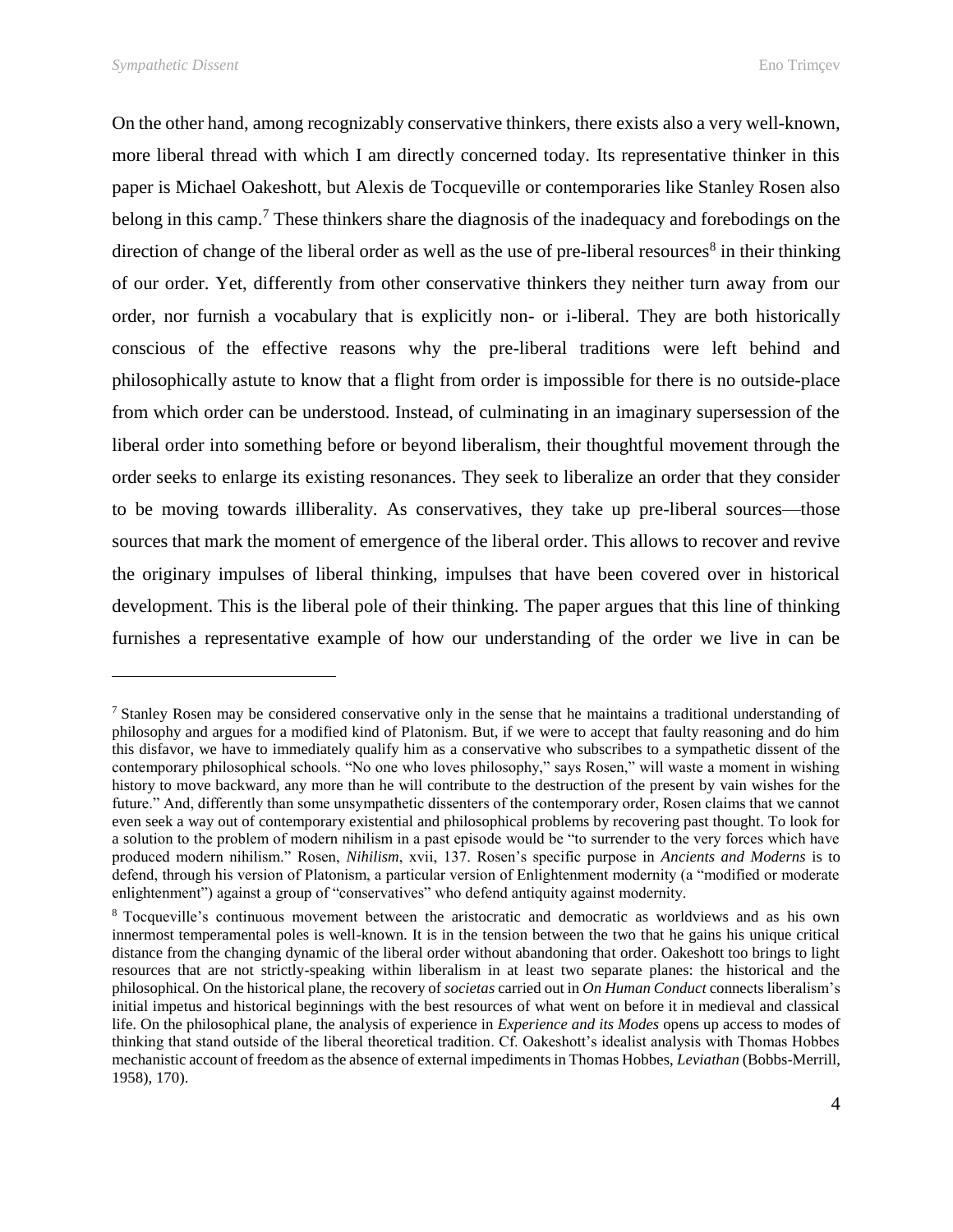enlarged by pointing to what that order is capable of becoming. It is the *sympathetic* nature of their dissent that helps us understand better the order we live in. Accordingly, I will call this group sympathetic dissenters.

As used here, the term conservatism refers strictly to conservative theorizing rather than to practical conservative discourse. The differentiation hinges upon the strict difference between theory and practice in conservative thought; a differentiation which classifies practical thinking under the latter. While I will develop this differentiation in the main body of the paper, here it suffices to differentiate our subject from practical conservatism including, of course, practical thought that is dedicated to practically conservative action. Putting it bluntly, from this perspective thinkers like Leo Strauss and Michael Oakeshott do not belong to the same camp as Edmund Burke or Russell Kirk. When thought is an extension *in abstracto* of one's practical concerns that answers to the practical question "What is to be done?" we are dealing with a kind of activity other than theorizing. Hence, no amount of gathering of conservative principles<sup>9</sup> such as risk aversion or assertions that conservatives do not have an ideology will do the work. There is no direct line between conservative thought as conceptualized here and the practical conservatism that we encounter in our politics.<sup>10</sup>

The paper proceeds in three steps. In the next section, I spell out the dissent that is formative of conservative philosophy. Conservative thinkers dissent from the perceived immanence of liberal thought. They commit themselves to supersede the question of liberalism as a historical order and raise the question of human order as such. On this basis, the following section elaborates the sympathy displayed in sympathetic dissent on the example of Michael Oakeshott. Oakeshott does not supersede liberalism as such, but enlarges it towards more liberality. The differentiation of

<sup>9</sup> Such as in Anthony Quinton, *The Politics of Imperfection: the Religious and Secular Traditions of Conservative Thought in England from Hooker to Oakeshott* (London: Faber and Faber, 1978), 16-7.

 $10$  The absence of a direct line does not mean that the refracted light of theorizing is not present in practice. We observe that the increasing realization that the problems of order are largely impervious to (immanent) programmatic solutions has increased the ranks of practical dissenters from the left and the right seeking to alter the relationships constituting our order. They range from Žižek to Sandel and from Occupy Wall Street to the Tea Party. In the United States alone, the movement from liberal to conservative has accompanied each stage of the consolidation of the post-New Deal state by the Lyndon Johnson administration: neo-conservatives, communitarians, libertarians and, lastly, Tea Party activists. The insights into order by the conservative thinkers I am concerned here have had their role to play in the history of contemporary practical dissents.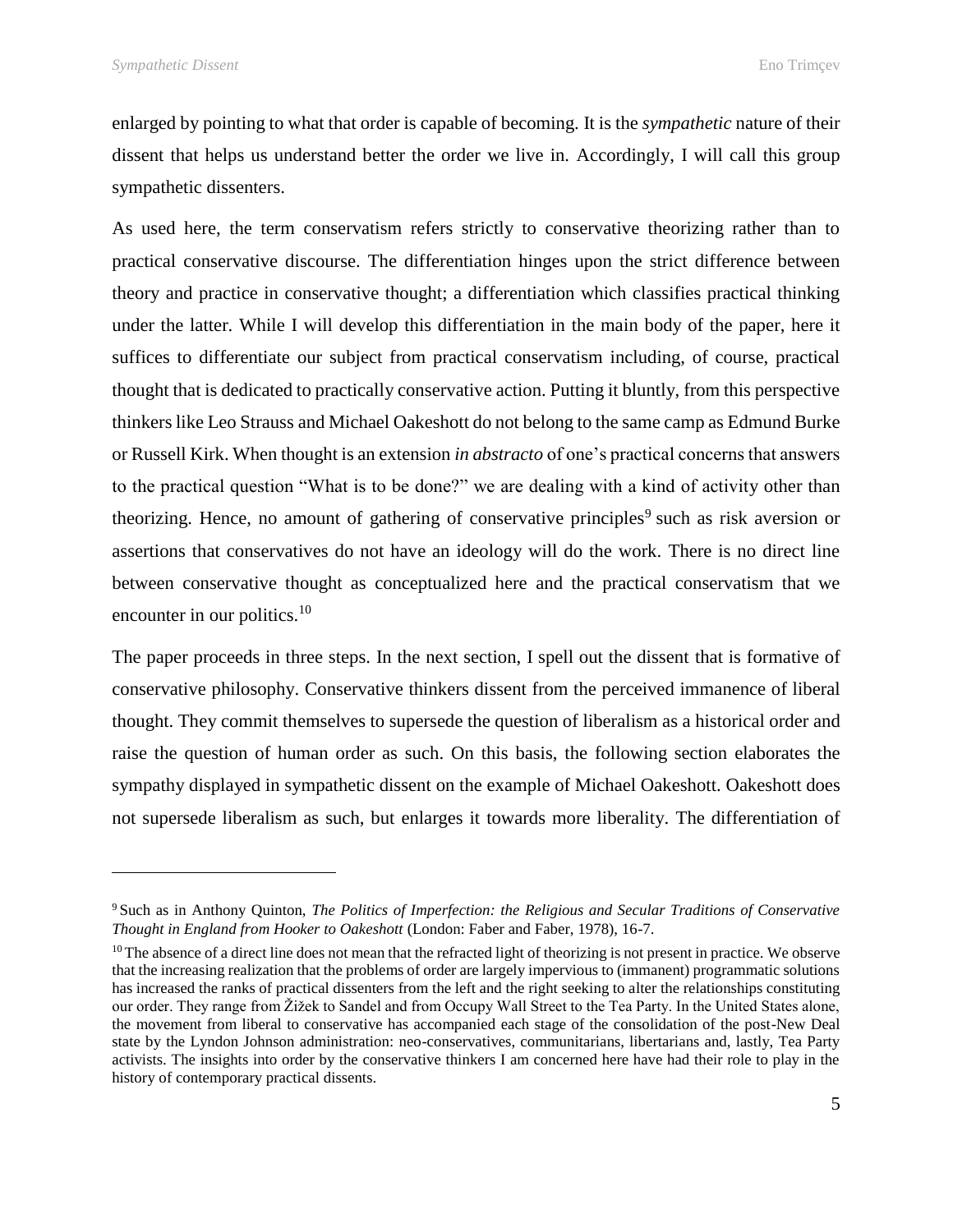theorizing and doing runs like a red thread through both sections. In my concluding remarks, I highlight the political implications of this relationship and indicate more clearly the conservative nature of sympathetic dissent.

# *I. The Conservative Dissent*

The dissent of conservative thinkers from liberal theory occurs at two levels. On a first level, conservative theorists hold that the organizing concepts of liberal theory—such as the state of nature or the harm principle to name but two—are incapable of doing justice to the full nature of politics. Over time, conservatives hold, this has facilitated the hollowing out of common sense, the rise of value-free terminology and the concomitant flattening out of politics into "who gets what, when, where and how", leading MacIntyre to call liberal politics a "civil war carried out by other means."<sup>11</sup> This level of the conservative critique is well-known and are of only indirect concern here. On a second level, conservative thinkers criticize not the particular concepts, but the general movement of liberal thinking—a movement that is broadly directed towards the concrete institutional arrangements as well as practical problems of our order. According to conservative thinkers, the broad directedness of the liberal tradition of political thought towards the immanent order misunderstands the nature of theorizing. This misunderstanding has a theoretical and a practical drawback. Firstly, by failing to properly differentiate between theorizing and practice, conservatives hold that liberal thought commits theorizing to a call it cannot answer: either attempt a demonstrable foundation of the immanent order or, when that justificatory enterprise inevitably fails, to abstain from justifications of order altogether.<sup>12</sup> In either case, philosophy culminates in

<sup>&</sup>lt;sup>11</sup> Alasdair MacIntyre, *After Virtue*, 2<sup>nd</sup> ed (Notre Dame: University of Notre Dame Press, 1984), 253. Conservatives are not alone in this dissent; they share a common ground with the tradition of the democratic left which emphasizes the democratic, rather than the liberal aspects of our order. Chantal Mouffe, *The Democratic Paradox* (London: Verso, 2000). Indicative of the common ground shared by the two is Hannah Arendt who, of course, partakes of both traditions fitting uneasily in each.

<sup>&</sup>lt;sup>12</sup> By way of example, cf. the great arc of liberal theorizing that begins with Rawls' confident justification of liberal principles in *A Theory of Justice*, flattens out into the elegant constructions of Alan Gewirth and Robert Nozick that serve as rationalizations of (their kinds of) liberalism by liberals for liberals, elegantly declines into Dworkin's retreat into principles internal to the tradition, painfully sputters into a halt with the recognition that the tradition itself has reached its end in John Gray, and fractures into the abandonment of efforts at justification altogether in favor of historical contingency in Richard Rorty. I call this arc of thought immanent because, all throughout, it eschews any reference to what it derisively calls metaphysics, and attempts to serve as a justification for really-existing liberalism. But, this move from philosophy to history can be seen in the move from the earlier to the later Rawls as well. The earlier achievement of justice as fairness is replaced with a "political conception" that legitimizes liberalism by way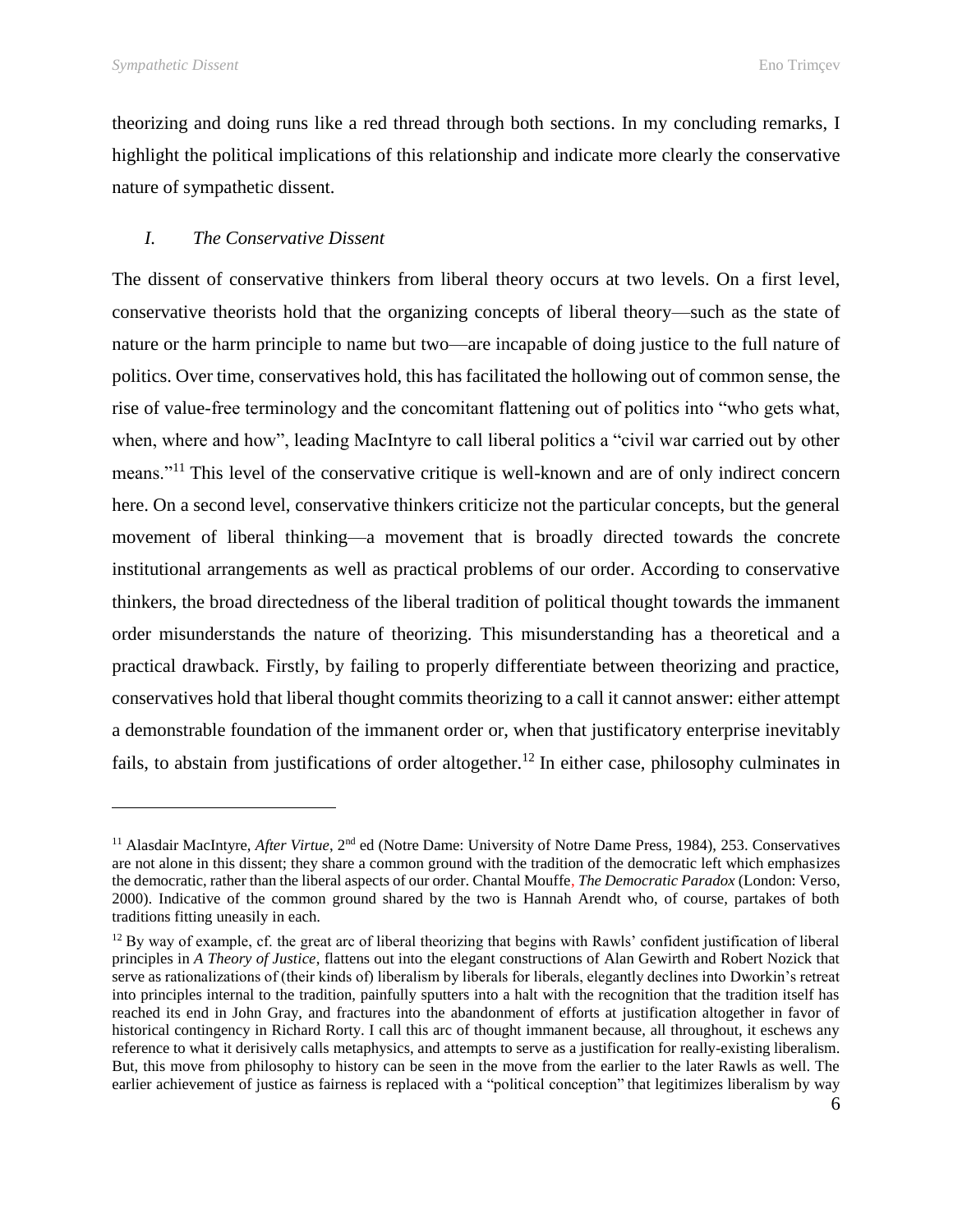history. This shortchanges philosophy. Secondly, the failure to differentiate between theorizing and practice kicks the support from underneath our order. It undermines the belief that liberal democracy represents the best regime since no such truth claims seem possible. The culmination of philosophy in history shortchanges history too.

As a result of their differentiation of theorizing from doing, conservative thinkers, on the other hand, cannot help but raise the question of human order as such. However, the answer to that question is theoretical; it supersedes and remains untranslatable into practice. As long as the question of human order as such has not been raised, the conservative dissent remains confined to questioning the capacity of liberalism to deliver on its promises. With this question, the nature of those promises comes under fire. Since mainstream liberal theory refutes by a strategy of privatization<sup>13</sup> the desirability or even possibility of the quest for truth, conservative thought here takes its own differentiated physiognomy and bears its own fruits. The more sharply the question is raised, the clearer the nature of the dissent from order.

The question of human order is justified by conservatives in the exact opposite to others' view of the very same question: in conservative thought it serves as an attempt to revive an understanding of philosophizing as a quest for truth rather than a set of doctrines. The farther away the question keeps from the problem of the best arrangements to *represent* the human condition, the more productive its potentialities are. It is by raising this question that the doubled nature of his own movement becomes transparent to the thinker. As the articulation of the eternal, unresolved because unsolvable, human problem, the question entices the thinker to think beyond the concepts and assumptions of the immanent order that initially seem to delimit and define him. But, as that articulation provides no substantive answer from an immanent perspective, the thinker must remain faithful to his participatory perspective and remain grounded in the 'intimations' of the

of history, as the order that has enabled particular societies to live with difference. This move from philosophy to history, has brought perceptive liberal critics to conclude that the tradition is now bankrupt and that the role of the liberal thinker ought to be—indeed, must be—that of a "political Pyrrhonist" as John Gray has put it, working to salvage what can be saved from liberal skepticism. Whether a self-confident egalitarian, a cautious historicist, or a mournful Pyrrhonist, the direction of that thought is ever-immanent towards the arrangements of our order.

<sup>13</sup> Paul Kelly, *Liberalism* (Cambridge: Polity, 2005), 3.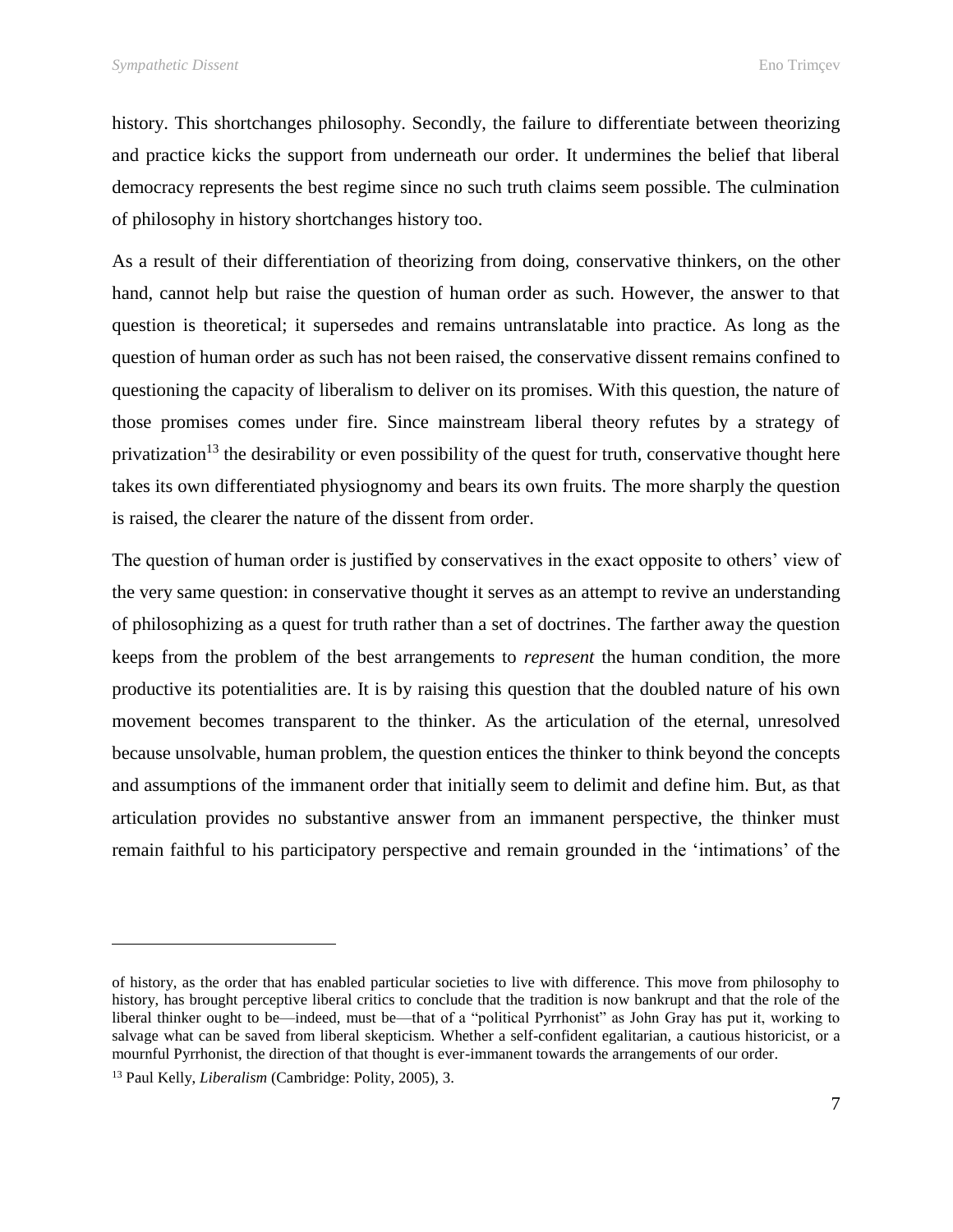existing order. In other words, as there is no other order to juxtapose to the existing one, the existing order must be rearticulated anew, this time theoretically rather than practically.

Insofar as liberal and conservative thought both attempt to understand human beings, they share the characteristic of a vision of a fundamental situation free of historical contingencies which distract from thinking about human order. The difference is that liberal thought *begins* from such a situation, whether in the state of nature of Hobbes, Locke and Rousseau or in the Original Position of Rawls and *arrives* at the immanent order as it should be. Conservative thinkers, on the other hand, take the opposite direction.

Contrary then to much of practical conservatism, conservative theorizing thus also dissents from the liberal rise of history at the expense of philosophy. That claim, may seem strange since, after all, conservatives of all kinds decry the deep and pervasive role of theory in our political practices and have continuously hankered back to traditional—and hence conventional or historical wisdom.<sup>14</sup> For conservative thinkers too, history plays a crucial role in the realm of doing. But since conservative thought moves to supersede the immanent to inquire about order as such, it also must part with history.<sup>15</sup> Whatever the sources of thinking *qua* theoretical activity—and for most, but not all of these thinkers, these sources arise from practical activity—once philosophy begins to generate its own concerns, it becomes an enterprise that parts ways with practical activity.<sup>16</sup>

In terms of the differentiation between conservative thinkers introduced in the previous section, their dissent induces unsympathetic dissenters to completely leave the symbolical universe of liberalism. They cannot fully explore the potential of their dissent from the liberal order.

<sup>14</sup> For representative examples, see respectively Michael Oakeshott, *Rationalism in Politics and Other Essays*, new and expanded ed. (Indianapolis: Liberty Press, 1991) and Edmund Burke, *Reflections on the Revolution in France*  (Oxford: Oxford University Press, 2009), 95.

<sup>&</sup>lt;sup>15</sup> Two representative examples are Oakeshott and Strauss. For Oakeshott's treatment of "the practical past" see *Experience and its Modes* and "The Activity of being an Historian," *Rationalism in Politics*, 151-83. For Strauss, see his powerful repudiation of Burke in *Natural Right and History* and his critique of historicism elsewhere.

<sup>16</sup> For a sample, cf., *On Human Conduct*, 24-5; Hannah Arendt, "Thinking," *The Life of the Mind*, vol., 1 (New York: Harcourt, Inc., 1978), esp., 102-4; "Thinking and Moral Considerations." *Social Research*. Vol. 38. No. 3 (Autumn 1971): 417-446; Leo Strauss, *What is Political Philosophy? And Other Studies* (Chicago: The University of Chicago Press, 1959).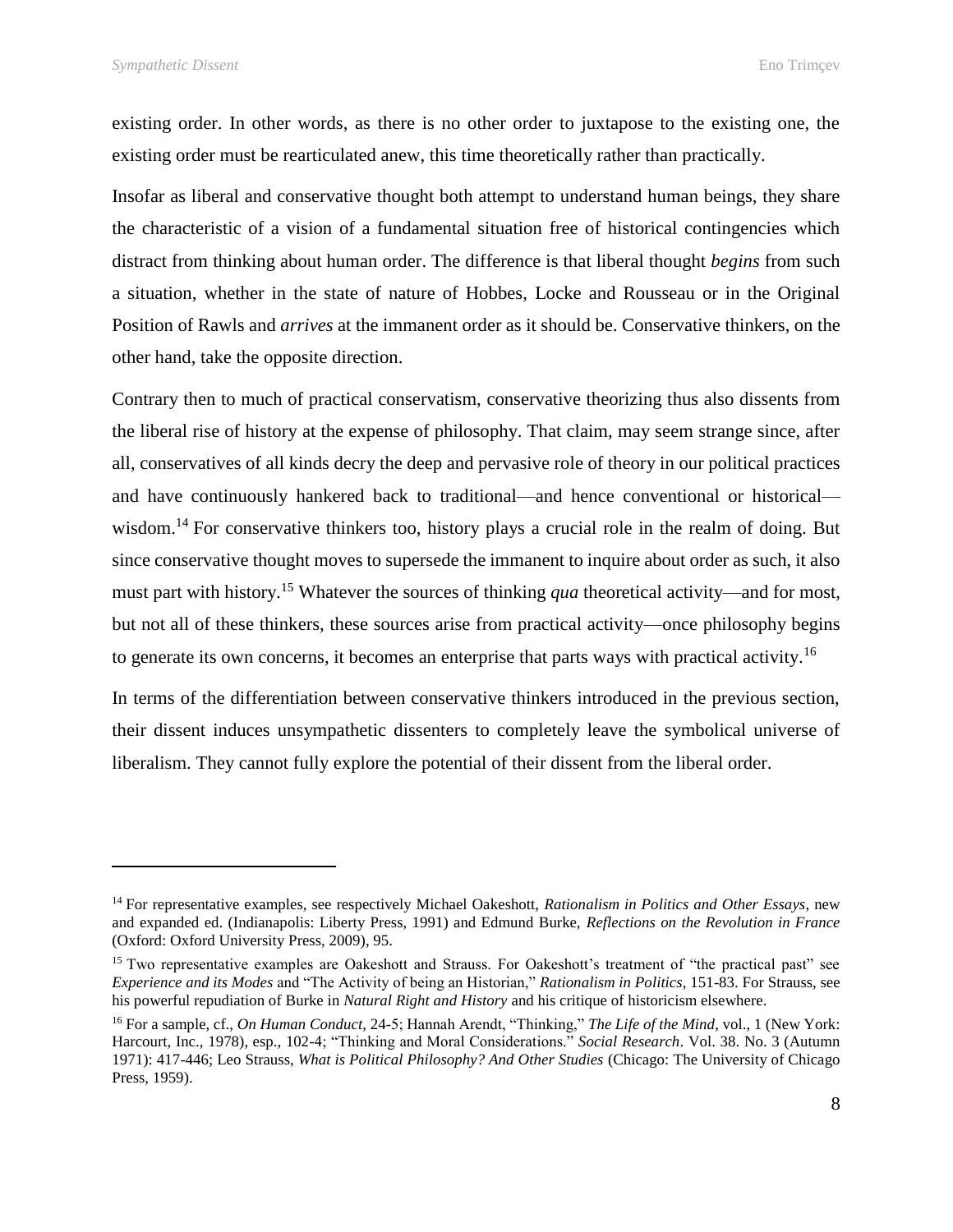On the other hand, there is also a strand of conservative thinking that displays the movement of thought described above within the liberal order. I have called this second figuration sympathetic dissent. In the following section, I elaborate the sympathetic character of the dissenting movement in the work of Michael Oakeshott.

# *II. The Conservative Sympathy*

In this section, I look at the thinking of Michael Oakeshott in order to, firstly, illustrate the movement of thought in conservative theorizing. It follows from this movement that the conservative dissent, if it is not to contradict its own insights, ought to be sympathetic to the liberal order. I illustrate this sympathy, in a second step, by bringing to the fore Michael Oakeshott's distinctively sympathetic dissent*.* If the dissent of conservative thinkers hinges on the movement of their thought vis-à-vis the order in which they live, Oakeshott's thinking achieves the greatest degree of transparency in both displaying and explaining the nature of that movement. I flash this out by examining Oakeshott's first and least well-known book, *Experience and its Modes*. There are two reasons for focusing on the 'early' Oakeshott. First, there he sets out the entire trajectory of the movement of thought that I have sketched above. Much of his later work may be read as précising the distinctions drawn in this first work and developing further particular aspects—such as on the nature of practice and politics—already contained in it. Secondly, by thinking through this movement, Oakeshott is able to simultaneously differentiate theorizing from doing and bring attention to the equivalence in the structure of both as superseding the already given. This equivalence hinges on Oakeshott's notion of experience whose nature both theorizing and doing share. Thus, the philosophical movement of superseding the given is not the exclusive characteristic of theorizing, but the characteristic of human experience as such. This equivalential structure undermines the initial gulf between philosopher and everyman that opens by way of the distinction of theorizing from doing; a recognition that is absent in many, but not all conservatives. I will then draw out the political significance of this attitude in the concluding section.

The decisive term that runs through Oakeshott's thinking is experience. The constituents of experience—sensations, feelings, intuitions, reflections and acts—remain for Oakeshott "abstractions" until they come together "in the most complete interdependence" in the "single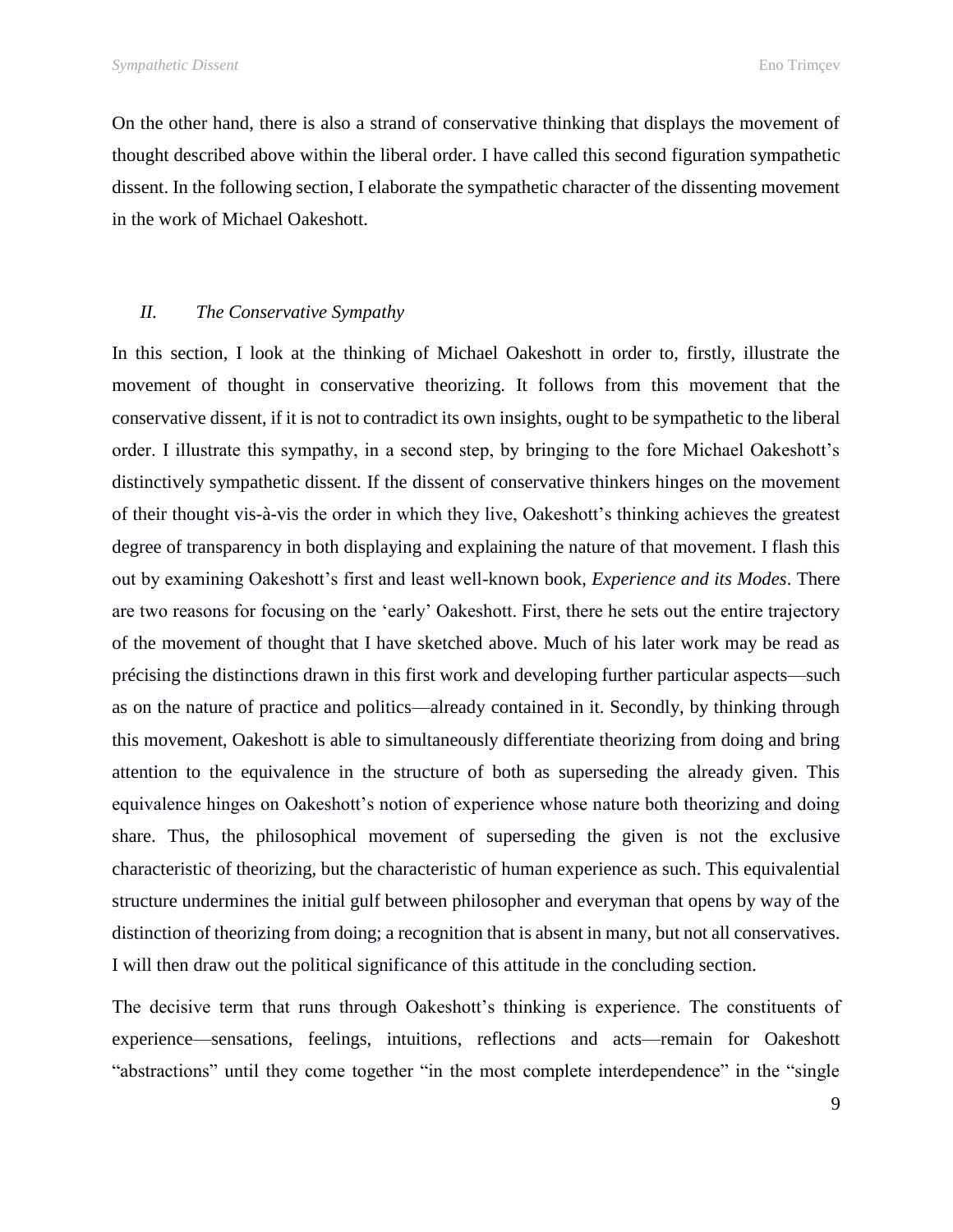whole"<sup>17</sup> that is experience. To be sure, this whole is a "world"; its constituents are not all of a kind, but of all kinds, each affected by their place in the whole.<sup>18</sup> The point is, however, that the dichotomies, which run through alternative schools of thought—such as those between immediate experience and interpretation, subject and object, action and thought, immanent and transcendent—are revealed to be inadequate. Nothing can be sensed in a way that is isolated and unrelated to previous experiences; no self is a subject free of "opinion, prejudice, habit, knowledge"<sup>19</sup>; no act exists free of thinking, and; no thinking exists in any meaningful sense free of that which it is about.<sup>20</sup> By themselves, the terms constituents of experience are "isolated, simple, exclusive, and wholly unrelated; transient, inexpressible, unsharable and impossible of repetition."<sup>21</sup> The moment that they are recognized, they point beyond themselves to the experiential movement, in and through which they do their work.

Human beings move in the world by experiencing it. Their observable or apparent movements are constituents of human experience and, like all other constituents, taken by themselves they are only abstractions. Therefore, they cannot to be mistaken for the experience itself.<sup>22</sup> From the moment *a* movement is recognized, it enters the experiential structure of the recognizer for "to be conscious of something is, in some degree, to recognize it; and recognition involves us at once in judgment, in inference, in reflection, in thought.<sup>"23</sup> Hence, the 'things' that seem to stand outside of ourselves—*e.g.,* the chair I am about to get up from—become thought-artefacts the moment they are recognized. As such, they are judged, evaluated, compared and related to other constituents within experience. Oakeshott says they are never given out there, but they are always "achieved in experience."<sup>24</sup>

<sup>17</sup> Michael Oakeshott, *Experience and its Modes* (Cambridge: Cambridge University Press, 1966), 9.

<sup>18</sup> Terry Nardin, *The Philosophy of Michael Oakeshott* (University Park, Penn.,.,: The Pennsylvania State University Press, 2001) 21.

<sup>19</sup> Oakeshott, *Experience*, 14.

 $^{20}$ <sup>c</sup>[a] pure or mere idea is, of course, an abstraction, and a world of mere ideas is an abstract world, and consequently this view of experience cannot stand by itself." Ibid., 27.

 $21$  Ibid., 13.

<sup>22</sup> Ibid., 10.

<sup>23</sup> Ibid., 14.

<sup>24</sup> Ibid., 42.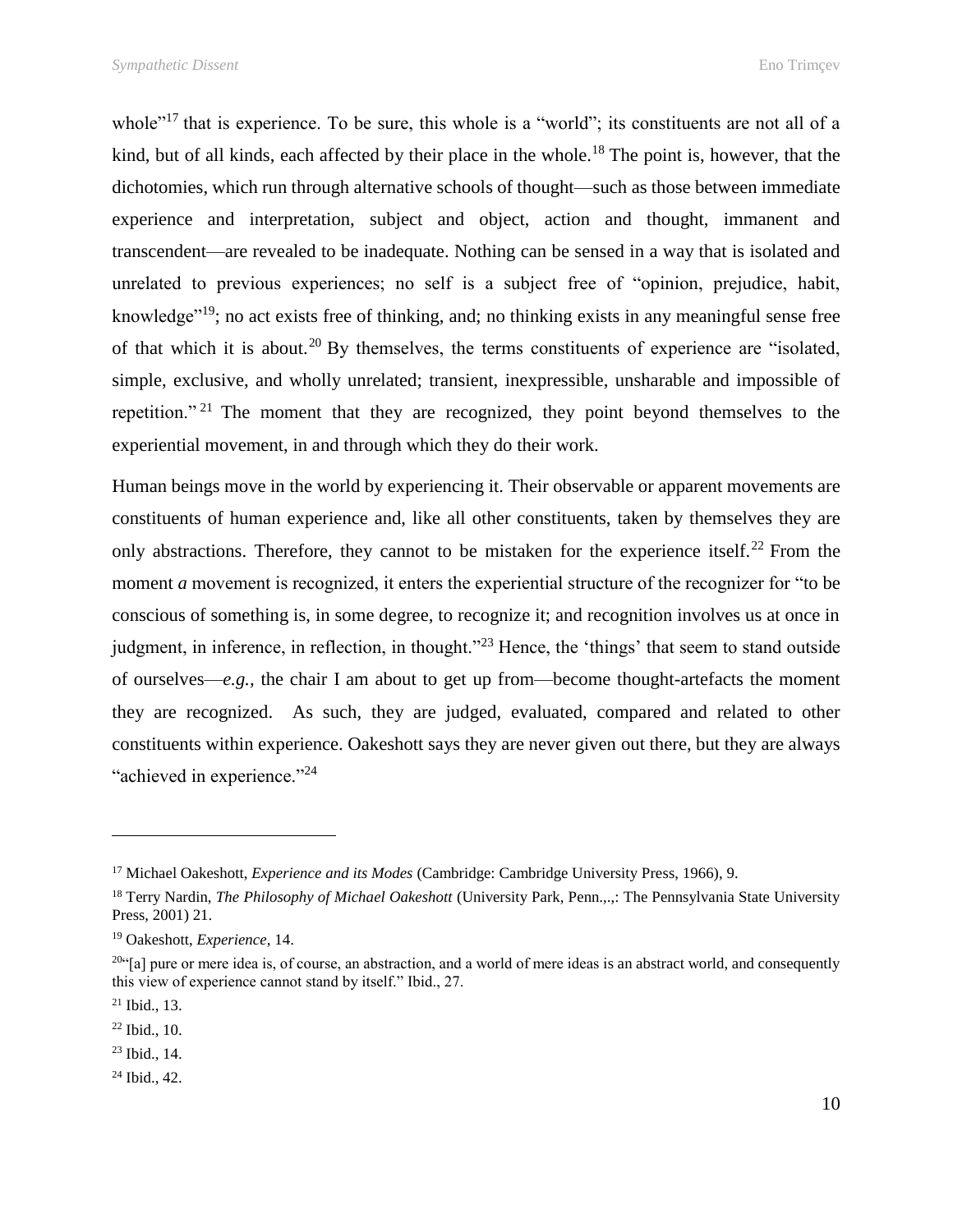Hence, experience is thought. But the thought that is experience is not completely structureless. It has a broad directionality beyond the givens, or that which is 'achieved' in experience. While human beings exist within a coherent world of ideas, this coherence is experienced as incomplete, partial or deficient and, therefore, unsatisfactory. Experienced incoherence is the malady of the world; its measure is "absolute coherence."<sup>25</sup> Human beings are thus spurred on beyond the given—or, immanent—to reconcile its facts "into a closer unity."<sup>26</sup> This broad directionality of the human movement is not to be understood as a "look *away from* a given world to another world, but always *at* a given world to discover the unity it implies."<sup>27</sup> The givens of the world are constantly "superseded" but the world as such is never 'transcended.' In Oakeshott, the trajectory of the experiential movement points neither to progress, nor to its final resolution in any immanent sense: "[i]n experience […] there is not a uniform process in which that which comes later is necessarily nearer the end than that which came earlier."<sup>28</sup> The arc of the movement is progressive in an ideal sense.

At the cost of reiteration, there is nothing outside of thought for there is nothing outside of experience. If we insist in going back to the beginning, to that first unmediated sensation, assertion of autonomy, or pure feeling, we will find only a "complex situation" in which the things sensed, the subjectivity asserted, or the feelings expressed hang together into a "One and not a Many"<sup>29</sup> in thought or judgment. If we insist in going beyond thought to the things thought is about—to the 'reality out there'—we will find that those things only *seem* to be outside of thought; when pressed, no matter how objective their seemingly-independent existence, they reveal themselves to be thought-things. Nothing exists before or beyond thought.

But if we only exist experientially, and experience is continuously superseding immanent reality, reality is not left behind by the superseding movement. That is because, as we have seen, reality does not exist outside of experience; it is, therefore, equivalent to it. Reality, or the order in which

- <sup>27</sup> Ibid., 31.
- <sup>28</sup> Ibid., 35.
- <sup>29</sup> Ibid., 20.

<sup>25</sup> Ibid., 35.

<sup>26</sup> Ibid., 30.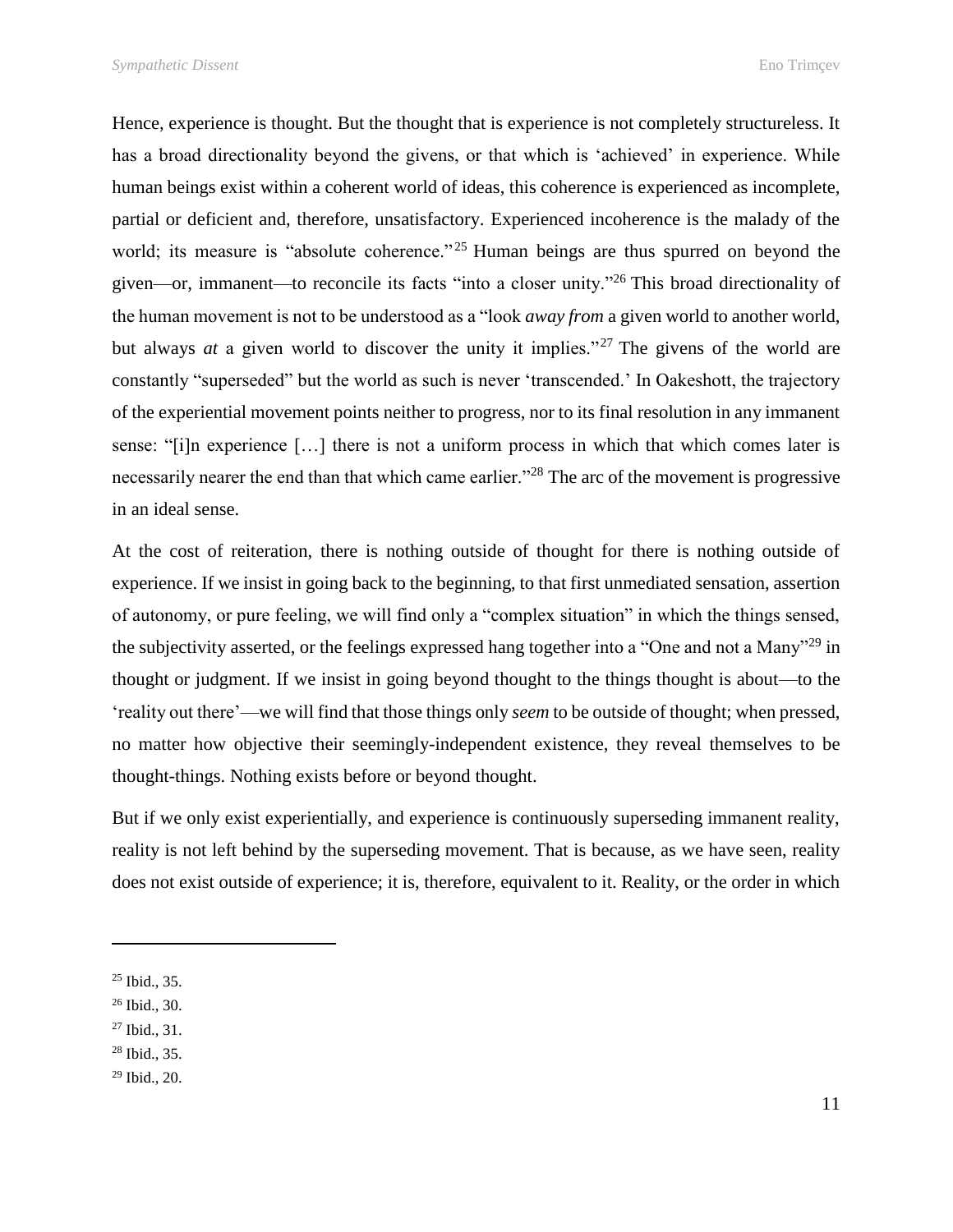we live, is continuously moving beyond itself towards its own "coordination and completion."<sup>30</sup> The dialectical supersession of the immanent $31$  is relentless; it admits of no arrest despite the different levels of achievement, modes and degrees of satisfaction that it implies.<sup>32</sup> To be in the world, is to *change* that world towards what it ought to be.

We see the principle of change most clearly in practical experience.<sup>33</sup> Practice is a beginning insofar as it "is the most familiar of all our worlds of experience" within which "[u]nless we make some conscious effort to step outside<sup>334</sup> we will pass our lives. Practically, we recognize things in the world as they relate to our own viewpoints, desires and goals in the world; we recognize the "what is" in terms of "what ought to be." As a mode of experience, practice is a self-consistent perspective on the whole of experience. It does not, of course, stand outside of thought, but within a particular mode of experience which Oakeshott calls "practical experience." Practical experience is, of course, thoughtful, but within it "it belongs to the character of thought to be for the sake of action."<sup>35</sup> Practical life is "the production and the prevention of change" understood "not merely [as] a programme for action, but action itself." The practical world is "the totality of such actions, together with all that they imply." In it "the alteration of existence is undertaken."<sup>36</sup> The present or the past are thus never constitutive of reality as such; and those conservative movements that presume it to be so, whether implicitly or explicitly, are as deluded as those of their political adversaries who engage in programmatic action to realize "a mere idea in the external world."<sup>37</sup> That neither preservatory conservatism nor programmatic progressivism will do however, does

 $\overline{a}$ 

<sup>35</sup> Ibid., 248.

<sup>30</sup> *Experience and its Modes*, 259. That is not say, however, that when we put out to sea, as Oakeshott later memorably put it, we do not recognize our previous understanding as a "prison" from which we have "[escaped]." *On Human Conduct*, 9. The use of spatial metaphors here maybe unfortunate, but the essential point ought not to be obscured: man's experience of the world admits of gradations or attunements, not spatial hierarchies.

<sup>31</sup> Ibid., 37. It may be instructive to compare the "idealist" structure of experience in Oakeshott's *Experience and its Modes* with the "pragmatist" model presented by William James in the "Conclusions" of his *The Varieties of Religious Experience: A Study in Human Nature* (New York, 1902. The similarities are such that they put into doubt the effectiveness of the pragmatist attack on idealist thought.

<sup>32</sup> Ibid., 81.

<sup>33</sup> Ibid., 263.

<sup>34</sup> Ibid., 248.

<sup>36</sup> Ibid., 256.

<sup>37</sup> Ibid., 259.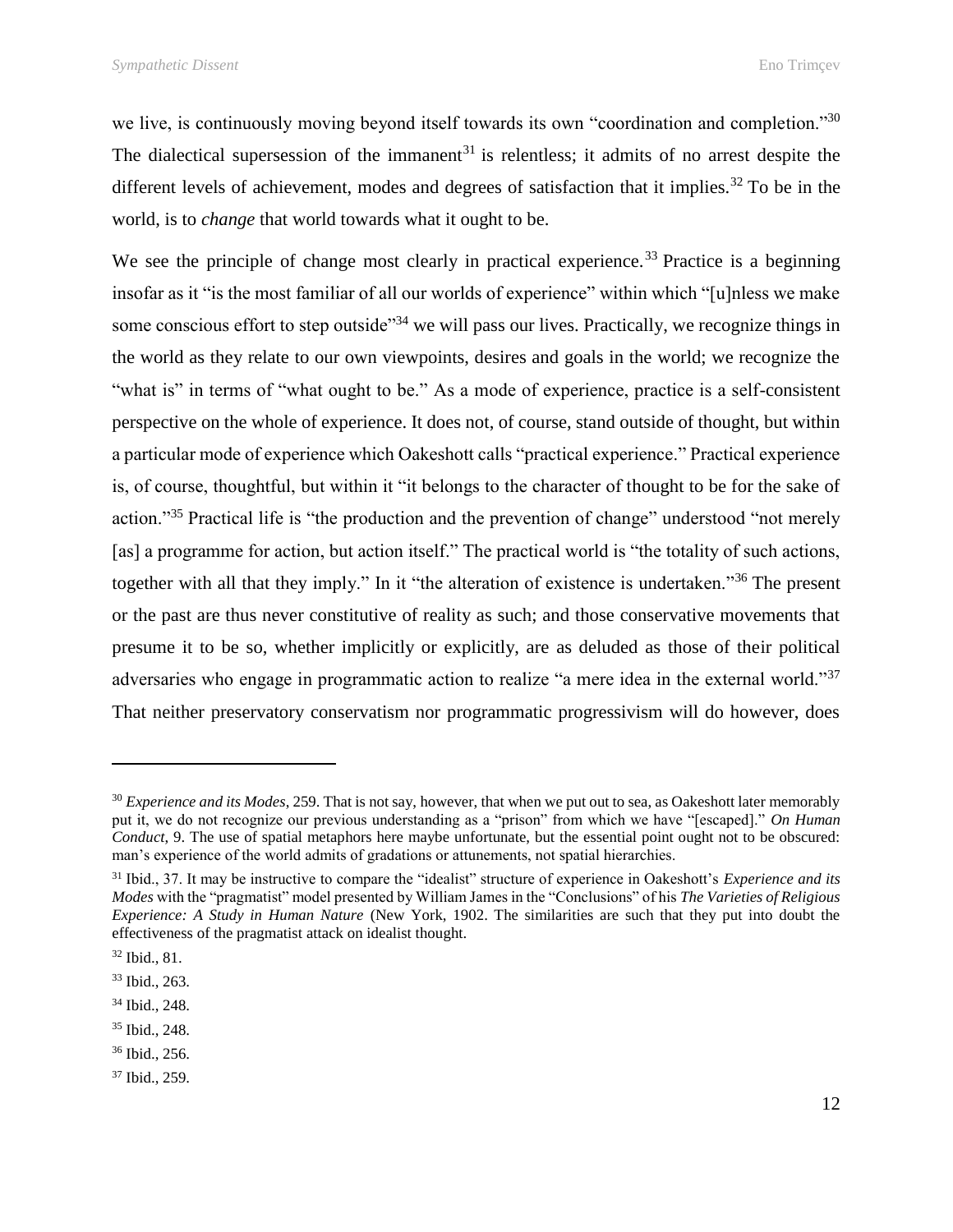not at all imply a preference either for the disorganized fluidity of practice, or for a refusal to engage; on the contrary,

what is repugnant is not that a man's life should be a perfectly consistent whole, but that it should be an incoherent collection of isolated desires, hopes, fears and achievements […] it is contradictory of practical experience itself to select incoherence as a satisfactory state of a man's world of practical experience.<sup>38</sup>

Practical movements, including conservative ones, must be committed to change if they are to be in coherence with the world to which they are committed.<sup>39</sup> In fact, the very defect of practice arises in it being 'conservative' in the conventional meaning of the term. Again Oakeshott,

The essential abstractness of the world of practical experience may, I think, be shown to arise, neither from the present incompleteness of our practical experience, nor from its apparent lack of organization, but from the terms in which the attempt in practice to achieve what is ultimately satisfactory in experience is conceived and executed. Practice is the reconciliation, in detail and in practical fact, of 'what is here and now' and 'what ought to be'; it is this and all that it presupposes and involves. It is not the reconciliation in principle of the discrepancy between what is valuable and what is practical fact, but the reconciliation of each instance of this discrepancy as it arises. And such an integration can never be finally achieved […] We have at each moment in practical experience a partially integrated world of experience...<sup>40</sup>

Experience is satisfied by nothing less than its full and complete coherence with the world.<sup>41</sup>

It is indeed hard to overstate the role of change or movement in Oakeshott's thinking. In his idealist language, experience *is* change; but a change that has its own intelligible structure. The given in experience is nowhere to be found *as such*, there to be accepted or rejected by the experiencer. On the contrary, it "is given always in order to be transformed." <sup>42</sup> Experience *is* an on-going, relentless, reaching out beyond that which is such as that "which is" is always already implicated in that which "ought to be." As Oakeshott puts it in a way that should have preempted many misunderstandings of his work:

The condition of the given world of ideas is never such that it may merely be acquiesced in. And consequently our attitude in experience towards what is given is always positive and always critical. From the given as such, we turn to what is to be achieved; from the unstable and defective, we turn to what is complete and can maintain itself.<sup>43</sup>

 $\overline{a}$ 

<sup>42</sup> Ibid., 29.

 $43$  Ibid.

<sup>38</sup> Ibid., 302.

<sup>39</sup> Freeden, *Ideologies and Political Theory*, 332-3.

<sup>40</sup> Oakeshott, *Experience*, 303.

<sup>&</sup>lt;sup>41</sup> In his later work, Oakeshott drops the idea that human being seeks total coherence in experience. Given the times in which it was made, this move may have been practically astute but it is made at the cost of clarity on the structure of experience.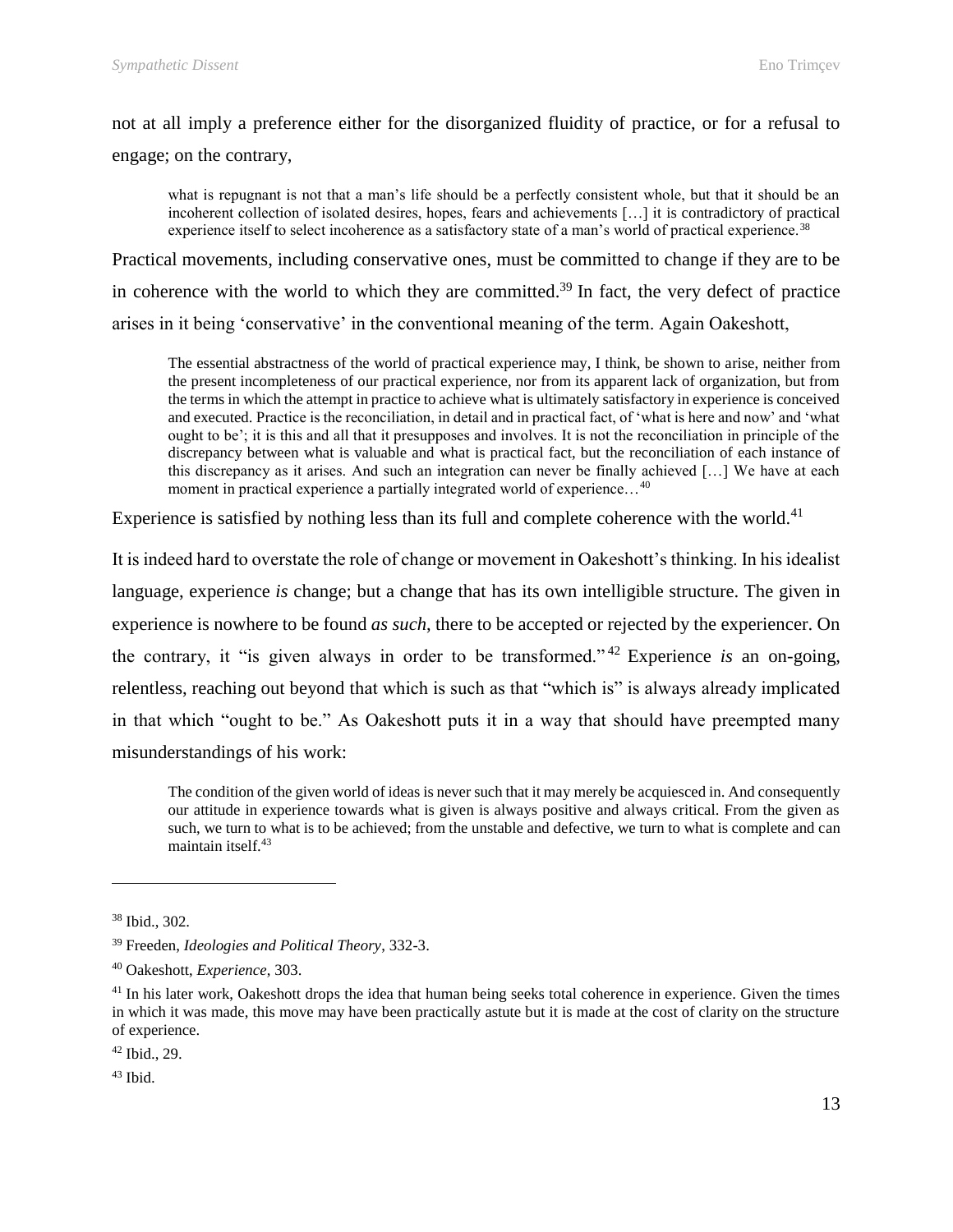Human beings always press the given towards that which is better; the choice is simply between "pressing forward towards the perfectly coherent world of concrete ideas or […] turning aside from the main current in order to construct and explore a restricted world of abstract ideas<sup>344</sup> as Oakeshott calls each of the modes of experience. The supersession of the given does not exist as such beyond the given for "what is achieved is contained seminally or implicitly in what is given."<sup>45</sup>

In Oakeshott's account, the trajectory of experience points human beings beyond the world. Activity, he tells us, "involves a discrepancy between 'what is' and what we desire shall be; […] [a]nd this is true not only when practice takes the form of explicit change, but also when it appears to be confined to the maintenance of 'what is.'"<sup>46</sup> Therefore, "[t]o maintain is always to change." Change is the unchanging constant of human life, spurred on by a transcendental dissatisfaction with that which is. It points beyond the immanent towards its own possibilities.

In Oakeshott's view then, human freedom presupposes an order beyond itself—an order that it founds as it moves to find it. The experiential movement beyond the given is not devoid of the assistance of that which draws it in. Human beings are not "free" to build their own construct; to dwell in *their* household. They do not blindly push forward, because that which they are in search of already draws them towards itself. The call of that which is not immanent and absolute cannot be eliminated from a human life.

For Oakeshott, the aim of the experiential movement is truth. This is no longer important to understand the structure of experience but it is important to understand the justification of the movement; that human beings do not merely push but they are simultaneously pulled beyond the immanent. Unsurprisingly, Oakeshott's understanding of truth is existential rather than positivistic. If human being moves in a world of ideas as "a whole of interlocking meanings which establish and interpret one another<sup>347</sup>, she considers an idea to be true when she judges positively

<sup>44</sup> Ibid., 70.

<sup>45</sup> Ibid., 31.

<sup>46</sup> Ibid., 257.

<sup>47</sup> Michael Oakeshott, *The Voice of Liberal Learning: Michael Oakeshott on Education*, ed. Timothy Fuller (New Haven: Yale University Press, 1989), 45.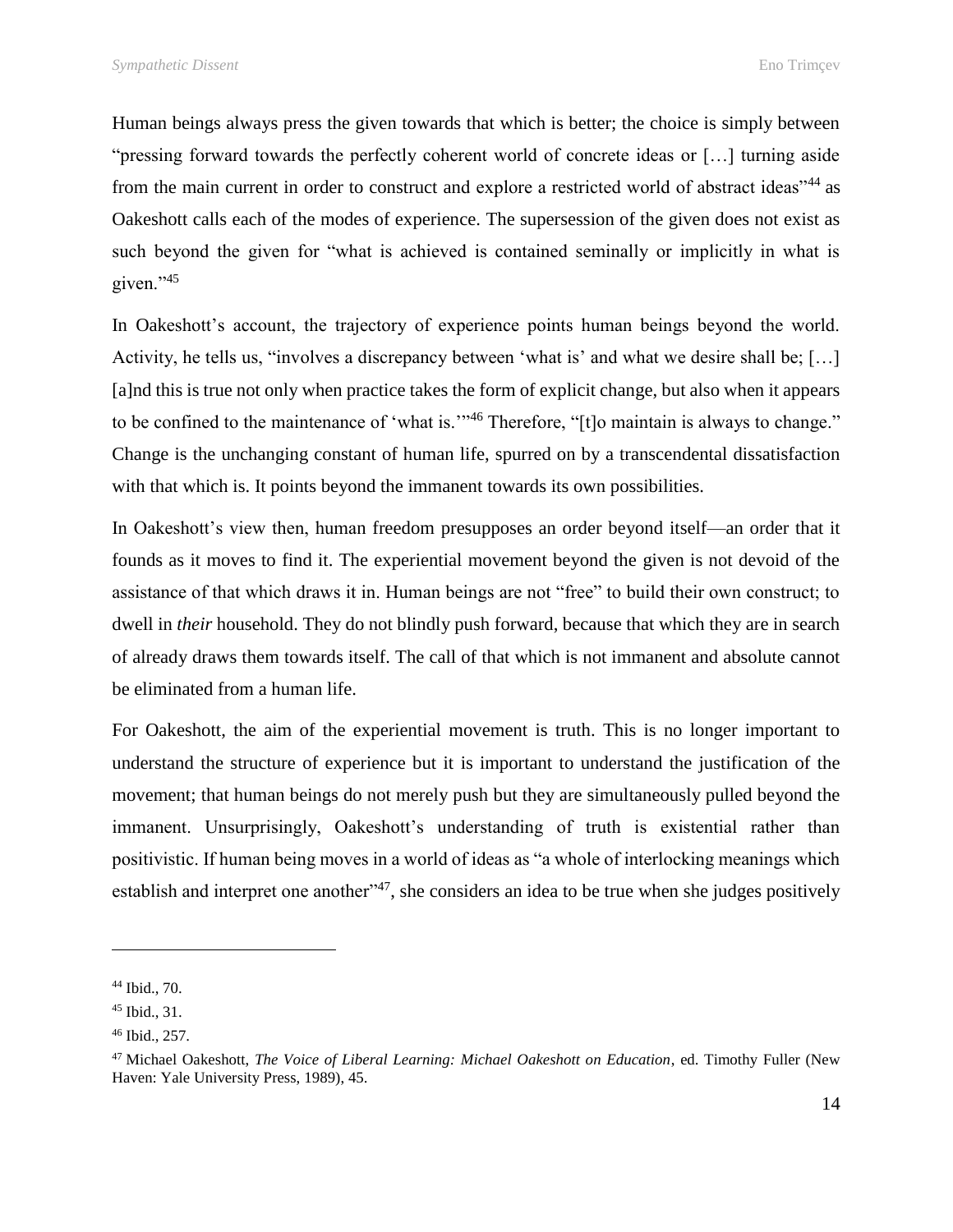its appropriateness of fit in the world. Whatever the modality through which human being achieves her reality, her experience is true insofar as it is coherent. Truth is experience experienced as satisfactory; the world of ideas made coherent. <sup>48</sup> Truth is the *realissimum* within experience towards which experience supersedes its givens. It does not, however, 'stand' at the end of the movement beckoning it forth; rather, it is all-pervasive. To claim its unknowability is to assert that which we know nothing about and, hence, incoherent. There is, of course, no 'final coherence' waiting for human being to cease her quest for that would mean to opt out of experience. Truth is not a goal; it is "the perpetual re-establishment of coherence"<sup>49</sup>without which human beings cannot do. But the popular stress on the unattainability of the whole and complete truth comes from the categorial mistake of considering truth as divorced from experience. On the contrary, precisely because "truth ... is inseparable from experience"<sup>50</sup> man already lives in and towards truth. Rather than mistakenly stressing its impossibility, two things follow from Oakeshott: first, the quest to cohere one's experience is an essential, ineliminable feature of the human way of being in the world, and; second, if coherence is the standard of experience, the idea of the whole truth or complete coherence cannot be jettisoned from the human vocabulary simply because of its implicit character. Absolute coherence is the indispensable standard of all understanding—of all movement in the world, --however partial or fleeting its character; there cannot, for example, be a study of exploitation without some real sense of the non-exploitative standard. Oakeshott thus supersedes the endless debates between non-, anti- and foundationalism and moves us towards a productive, positive relationship with truth.

Since truth shares the structure of the complex as a whole, being simultaneously pervasively present *in* and an aim *of* the experiential movement, the truth found in a mode of experience is simultaneously true and woefully untrue when it "is asserted absolutely and unconditionally."<sup>51</sup> Truth is that which is (hence human beings live in truth) in relation to that which ought to be (hence

<sup>&</sup>lt;sup>48</sup> Ibid., 48. The later Oakeshott abandons this drive to totality but, it seems to me, the earlier Oakeshott is more consistent, if less fashionable, on the matter. The fact that he later drew the contrast "less sharply" serves only to obscure the meaning of the argument in later works. But cf. Nardin, 35, 48.

<sup>49</sup> Michael Oakeshott, *Hobbes on Civil Association* (Oxford: Basil Blackwell, 1975), 11.

<sup>50</sup> Ibid., 27.

<sup>51</sup> Ibid., 77.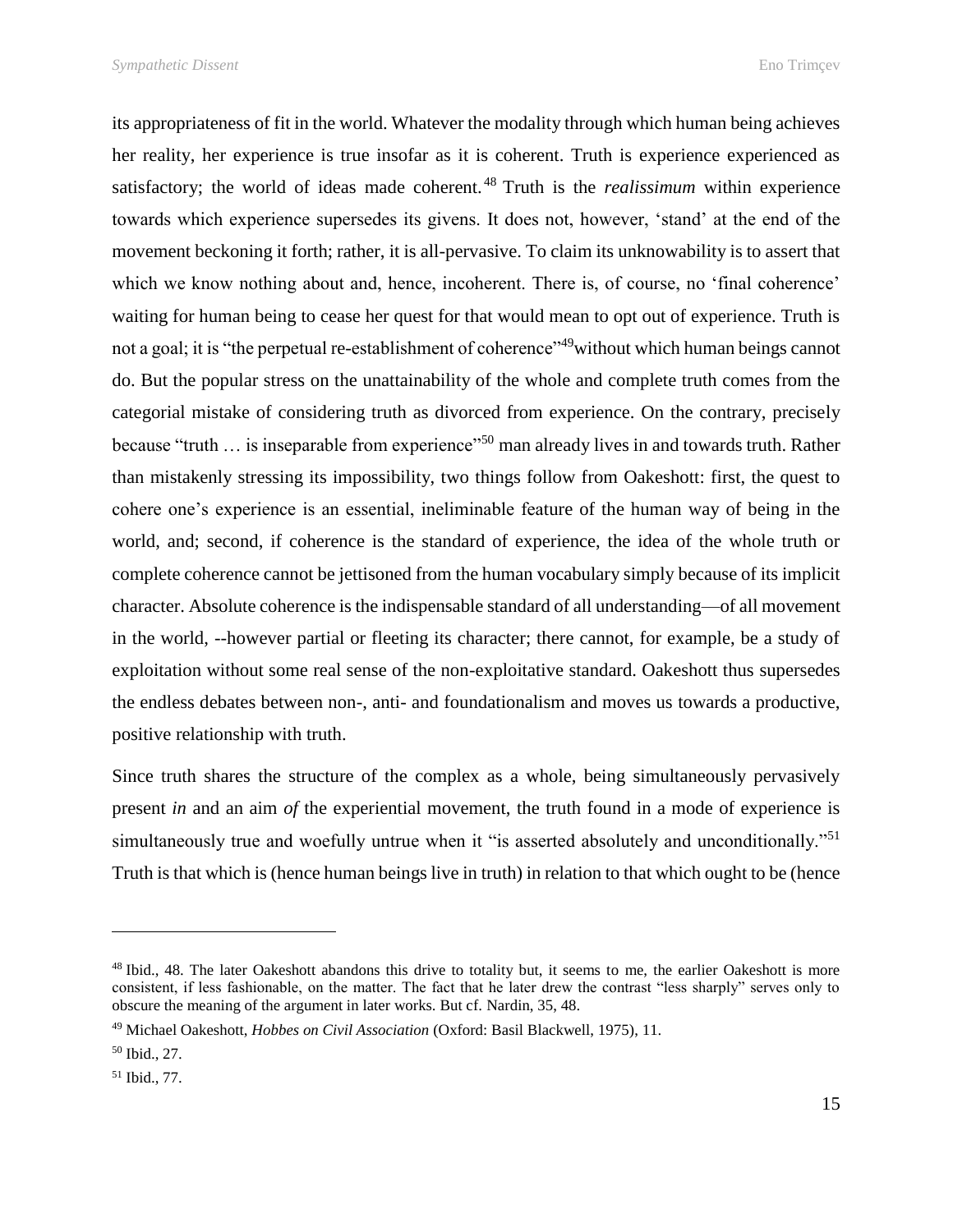human beings seek truth) in their dialectical articulation. Human being as a philosopher, politician, poet or scientist indeed lives in and knows truth; but the (true) articulation cannot be true *as such* because the practical articulation of the truth of the whole turns it immediately into a given which, by definition, is in dissonance with the moving experience of the whole. If his assertion is to retain its validity it must be appropriately symbolized to accommodate its contingent nature. Thus, not all articulations are equally true (subjective); they can be more or less appropriate to the task at hand which is to cohere the world of ideas. If truth is the movement of supersession in which we exist, truth exhibits simultaneously the most "concrete" and "universal" components of experience; it is *the* "concrete universal"<sup>52</sup> which recognizes no authority beyond its own standard of coherent movement. It is in its indirect light that we measure all that we do.

Much has been made of Oakeshott's privileging of philosophy vis-à-vis other modalities of experience. Terry Nardin, for example, notes that

philosophical thinking creates an ever-widening chasm between philosophical and nonphilosophical ideas. In undertaking to think philosophically, one is slowly but inexorably separated from those who choose not to question the assumptions on which their own thinking and activity rests<sup>53</sup>

This follows quite straightforwardly from the view of philosophy as the activity that examines the postulates inherent in human experience and its varied modalities. Each philosophical movement thus must part ways with others in a radical manner: "because even philosophers must make assumptions if they are to question other assumptions, the authentic philosopher is separated from any school of philosophy that rests on shared assumptions."<sup>54</sup> The ties that bind seem to snap when Oakeshott concludes "[p]hilosophy consists, not in persuading others, but in making our own minds clear."<sup>55</sup> The result is something that we simultaneously recognize as professionals philosophy as critique—and reject as egalitarians—philosophy as privilege; something that we sign-up to voluntarily—philosophy as resistance—and reject wholeheartedly—philosophy moving outside of the historically contingent site of its beginning. In Oakeshott then, at first sight,

<sup>&</sup>lt;sup>52</sup> This is Oakeshott's famous definition of experience, but truth as the articulation of the experiential components may be considered to densify the tension of this definition. Ibid., 46.

<sup>53</sup> Nardin, 48. See also Michael Freeden, *Ideologies and Political* Theory: A Conceptual Approach (Oxford: Clarendon Press, 1996), 322.

<sup>54</sup> Nardine, *Oakeshott*Ibid., 48.

<sup>55</sup> Oakeshott, *Experience*, 3.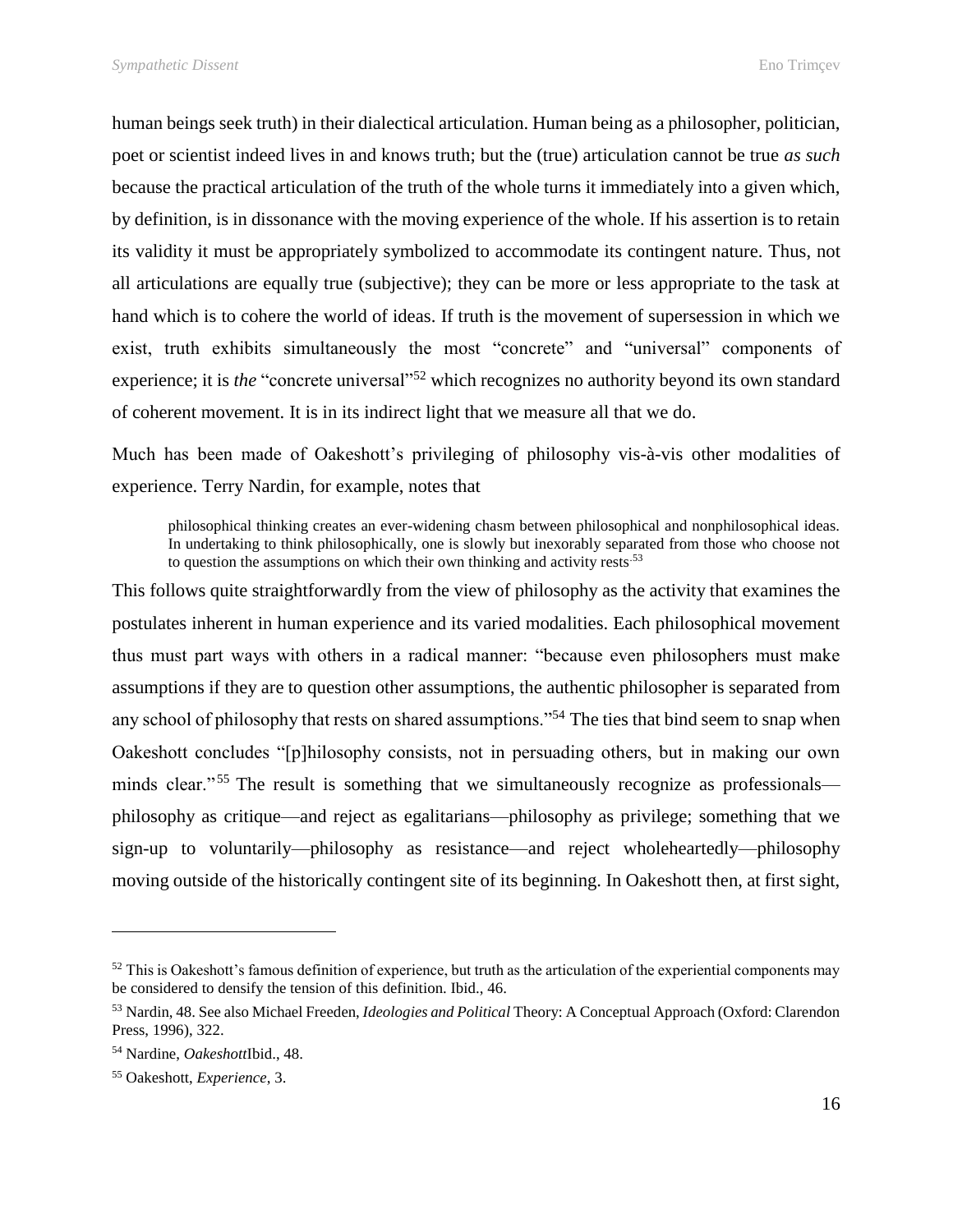the old specter of the superiority of *vita contemplativa* returns to haunt a century that thought itself beyond that "conservative" claim. According to him, theorizing is the only mode faithful to the whole experiential arc towards its own coherence. All other modes consist of a variety of derailments of the philosophical ideal.<sup>56</sup>

This admission through the window of the two-world theory that Oakeshott has thrown out the door <sup>57</sup> clearly misses the punch of his argument however. What I have called the broad directionality of experience is not teleological or uni-directional. In fact, it is a double-movement; simultaneously outwards, *away* from the postulates of the given order and inwards, *towards* the complete coherence of order. True, philosophy begins as an act of resistance to the surrounding world. <sup>58</sup> But this act of resistance has simultaneous to its *de*structive character vis-à-vis the surrounding world, its *con*structive or constitutive character. Should it not, philosophy would take an arbitrary place outside order and break down under its own incoherence. Just as it resists, philosophy also evokes; just as it moves *away from*, it simultaneously moves *towards* the coherent human order.<sup>59</sup> It is thus neither a directionless (i.e., subjective or willful) movement beyond the given nor a strictly-directed (i.e., logical) questioning of postulates. It is rather a deliberate effort to orient, attune, or calibrate the experiential movement of the thinker to coherence with the reality in which she exists. The difference between philosophy and practice lies in the degree of transparency achieved by the philosophical movement, which makes its identity so clearly distinguishable.

From the perspective of the structure of experience, the philosopher's engagement reflects that of everyman.<sup>60</sup> Both act out of dissatisfaction with the order as a given; both engage that order

<sup>56</sup> Oakeshott's language even suggests that to be a practical person simply is to suffer from a form of 'false consciousness.' Oakeshott, *Experience*, 305.

<sup>57</sup>Ibid., 261, 180-4.

<sup>58</sup> Thomas A. Spragens, Jr., *Understanding Political Theory* (New York: St. Martin's Press, 1976), 20-45.

<sup>59</sup> Cf. Eric Voegelin's analysis of the beginnings of philosophy in Eric Voegelin, *Order and History,* vol. 3, *Plato and Aristotle* (Baton Rouge: Louisiana State University Press, 1957), 68-9.

<sup>&</sup>lt;sup>60</sup> This is not to say that philosophy and practice are actually the same of course; practical man pursues coherence in action which is not the case of the philosopher. Further, as different modes, philosophical concepts necessarily are different from the same concepts used in practice. Oakeshott, *Religion, Politics, and the Moral Life*, 128.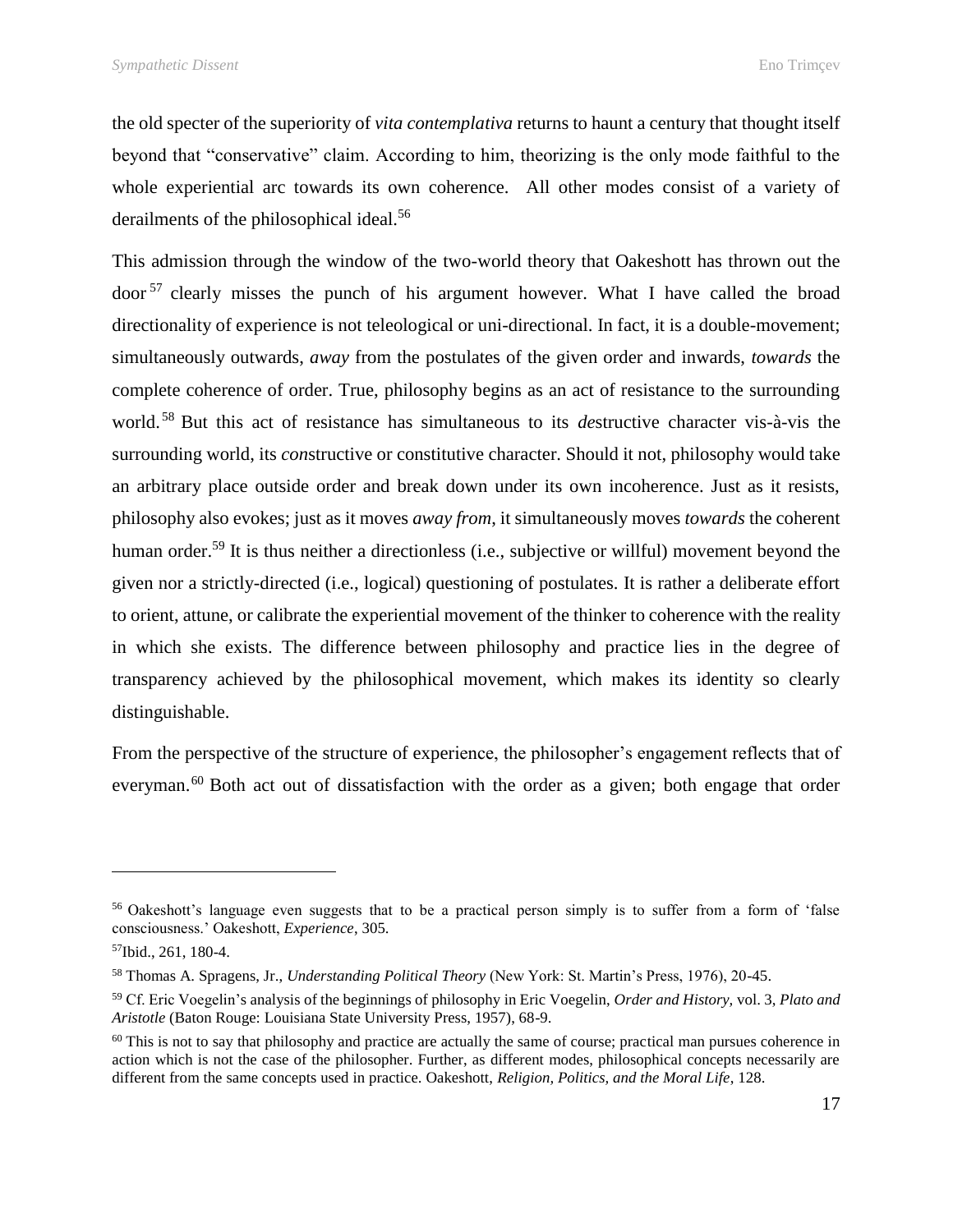dialectically by superseding its givens; both are driven to "coherence"<sup>61</sup> and; both do so in pursuit of their "implications" or "intimations."<sup>62</sup> That is because there are not two, but one human order. When taken in its totality—*i.e.*, not immanently—that order is coherent or rational. The immanent in human order presupposes an ordering beyond itself. The immanent and its beyond do not exist as such; they are tensional poles within which the human order takes its recognizable form.

Human beings, and not simply thinkers or authors of great deeds, participate in the given order through their supersession of it. A person, says Oakeshott, is an intelligent being who engages in individual performances<sup>63</sup> in an order that is *not* made by her. Human beings are always engaged in this movement beyond the appearances of things. They always and everywhere live as if their life were eternal. They ask questions about what is not present. They are never wholly absorbed in the particular projects that seem to occupy them nor are they ever wholly satisfied with the results. Furthermore, the knowledge that they might not reach the desired fulfillment does not undermine their movement for, it seems, such movement does not rely on a promise to be cashed out at its end. On the contrary, human beings embark freely but not blindly on their adventure for they already perceive, however dimly, the truth they are after. "The process is always one of coming to know more fully and more clearly what is in some sense already known."<sup>64</sup> This knowledge makes the superseding movement not entirely devoid of assistance; human beings are moved by the reality which draws them in; "the process is always one of radical reformulation of the whole of what is already known."<sup>65</sup>

I may articulate Oakeshott's understanding of the structure of human existence in two stages. First, human existence is simultaneously rationally intelligible *and* intelligibly historical. Human beings experience the order contextually but, insofar as they are always already superseding it, they can make sense rationally of their participation in order. To understand a human doing is to begin from

 $<sup>61</sup>$  The difference is one of gradation or modality; practice is a self-contained perspective on the whole of experience</sup> that remains ultimately abstract and "must overstep itself" while philosophy, as an Idealist concept, is the pure movement that is experience. Oakeshott, *Experience*, 332.

<sup>62</sup> For Oakeshott's definition of politics as the "pursuit of intimations" see *Rationality and Politics*, 56-8. For his definition of philosophy as "pursuing the implications of what is given," see *Experience and its Modes*, 37.

<sup>63</sup> Oakeshott, *On Human Conduct* (Oxford: Clarendon Press, 2003), 1-107.

<sup>64</sup> Oakeshott, *Religion, Politics, and the Moral Life*, 128.

<sup>65</sup> Oakeshott, *Religion, Politics, and the Moral Life*, 128.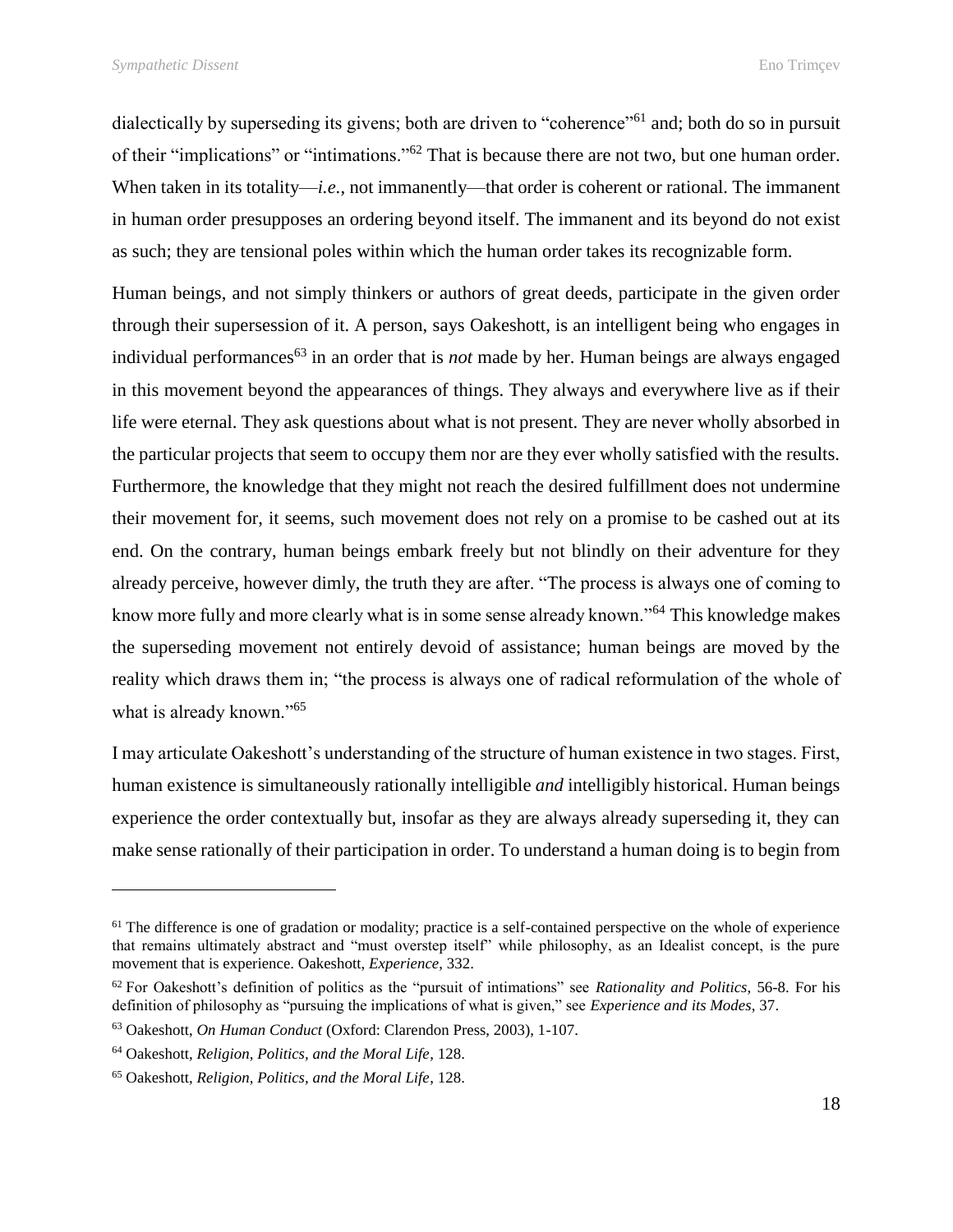understanding its historical context but, at the same time, to supersede that context. Second, that structure does not dominate human being; on the contrary, it illumines her trajectory beyond this world. The person is the highest *in* the world because, an Oakeshottian would say, the person is never wholly *of* the world. It is not merely that a human life cannot be separated from its context as varieties of usually communitarian critiques of liberal thought would have it—but that human life is radically incapable of exhausting itself in the sum total of its doings or the interlocking historical contexts within which it occurs. Insofar as it is, it is stretching beyond them.

This implication of Oakeshott's thinking unites him with other thinkers of conservative bent such as Etienne Gilson, Eric Voegelin, Mircea Eliade and Stanley Rosen who, in their own ways, converge on this point.<sup>66</sup> All three have studied human experiences of order occurring in and across time which, they agree, despite their substantive differences display a morphological equivalence. Gilson and Rosen have studied such articulations in the field of philosophy while Voegelin has extended the inquiry to symbolizations of socio-political order throughout human history. Gilson's finding that "strikingly similar movements can be observed"  $67$  in the history of these articulations arising from the structure of the reasoning process itself applies to each of them. The end-result, says Gilson, is that once the first principles of their inquiry are laid out, philosophers "no longer think as they wish—they think as they can."<sup>68</sup> Human beings thus are not free to make the order in which they live according to their wishes. In Oakeshott's words "[r] eality is not whatever I happen to think; it is what I am obliged to think."<sup>69</sup>

<sup>66</sup> See respectively Eric Voegelin, "What is History?" and "The Beginning and the Beyond: A Meditation on Truth," in *What is History? And Other Late Unpublished Writings*, eds., Thomas A. Hollweck and Paul Caringella, *Collected Works 28* (Baton Rouge: Louisiana State University Press, 1990), 173-232 and Eric Voegelin, "Equivalences of Experience and Symbolization in History," in Ellis Sandoz, ed., *Published Essays, 1966-1985*, vol. 12 of *The Collected Works of Eric Voegelin* (Baton Rouge: Louisiana State University Press), 115-133; Etienne Gilson, *The Unity of Philosophical Experience* (New York: Charles Scribner's Sons, 1937); Mircea Eliade, *The Myth of the Eternal Return*  (Princeton: Princeton University Press, 2005); Stanley Rosen, *The Ancients and the Moderns: Rethinking Modernity*  (New Haven: Yale University Press, 1989) and Stanley Rosen, *Nihilism: A Philosophical Essay* (New Haven: Yale University Press, 1969). Cf. Thomas Heilke, "Equivalences of Experience and Symbolization: Historic Constant or Changing Structures?" Gilson, Rose, and Voegelin on Equivalences and Constancy amidst Change," Paper presented at the *Eric Voegelin Society*, 108th APSA Annual Meeting, New Orleans, LA: Aug. 20-Sept.2, 2012.

<sup>67</sup> Gilson, *The Unity of Philosophical Experience*, 299.

<sup>68</sup> Ibid., 302.

<sup>69</sup> Oakeshott, *Experience*, 59.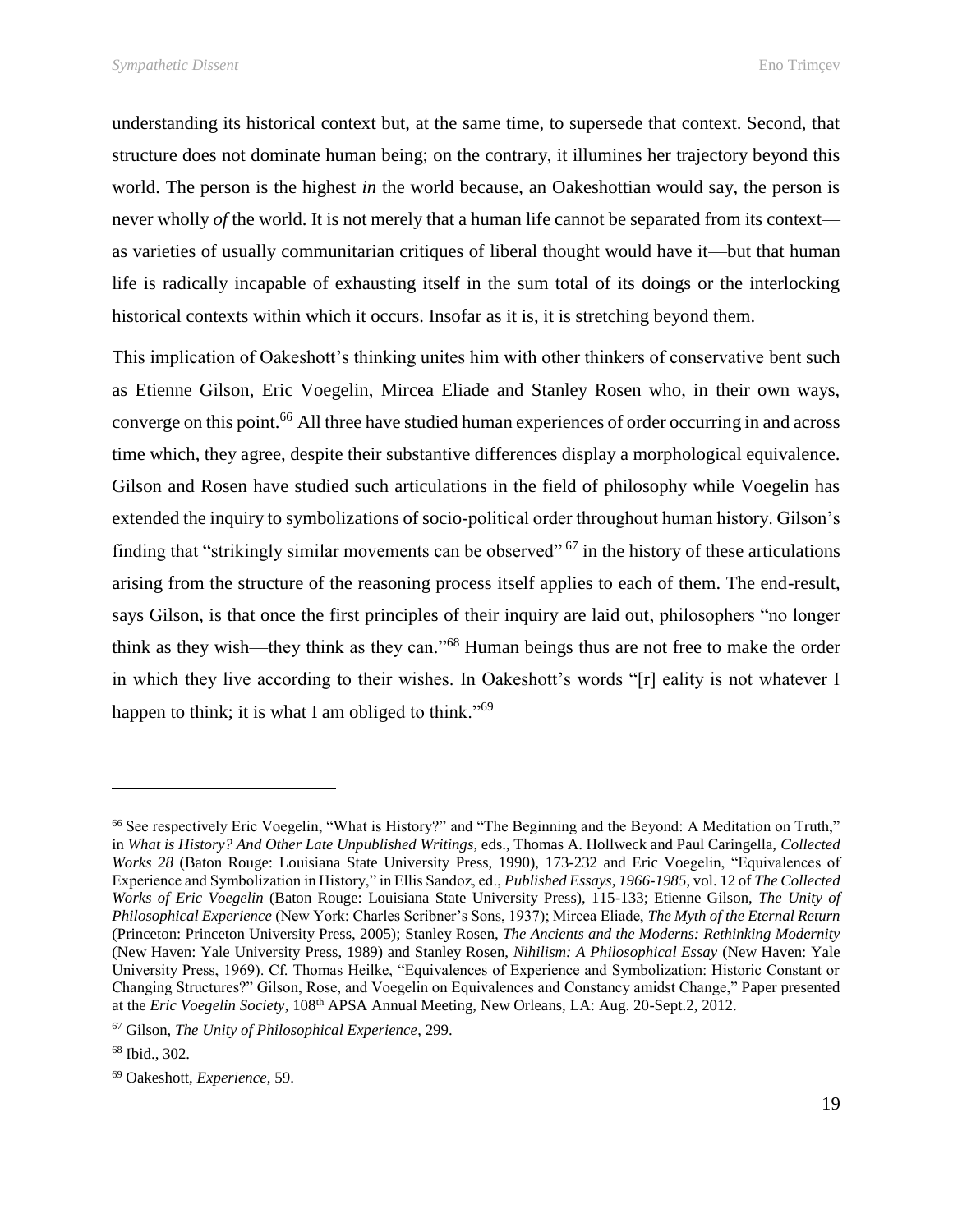Oakeshott thus extends Gilson's finding that the philosopher is "the metaphysician [who] looks behind and beyond experience for an ultimate ground of all real and possible experience $10$ <sup>70</sup> to everyman. <sup>71</sup> If Gilson finds that philosophy is metaphysical in the sense that it aims to "transcending all particular knowledge"<sup>72</sup>, Oakeshott responds that this is the wider context of human life as such. The sharp differentiation between theorizing and doing, which is a red thread of conservative thought, is, on final reflection, subtly reconciled by their common structure as experience.

#### *Concluding Remarks*

In this paper I have characterized conservative thinking mainly by its dissenting relation to liberal thinking. The previous section has yet shown that this dissent can take a sympathetic attitude to the liberal order. That this sympathetic attitude proved to be at the same time a thoroughly philosophical attitude, may be surprising, as conservatives have often defined themselves as antiintellectuals or anti-theorists. In these concluding remarks I therefore wish to highlight the political significance of Oakeshott's sympathetic dissent.

The central insight that emerges out of the second section places Oakeshott in the company of liberal, conservative, as well as the pre-liberal classical and theological sources to which conservative thought continuously harkens back. It is the recognition that a human being is always more than what we see in front of us. In recognition of this insight, liberal thinkers have striven to open up the space in which individuals can freely pursue their own intimations of the good. But in recognition of that very same insight, unsympathetic dissenters have turned away from a liberal symbolization that they see as hopelessly mired into instrumental rationality, self-interest, or neutrality. For unsympathetic dissenters, the intense immanence of liberal thinking deprives the order of precisely the resources that it needs to overcome the dilemmas, which, within the immanent perspective seem irresolvable. The temptation for liberal politics to close down the free

<sup>70</sup> Ibid., 307.

 $71$  With the important caveat that actual experience—philosophical or otherwise—is non-foundational in the sense that the idea of demonstrative foundations of order is a categorial mistake. Oakeshott's thinking, I believe, obsoletes the language of the debate surrounding foundationalism.

<sup>72</sup> Ibid., 309.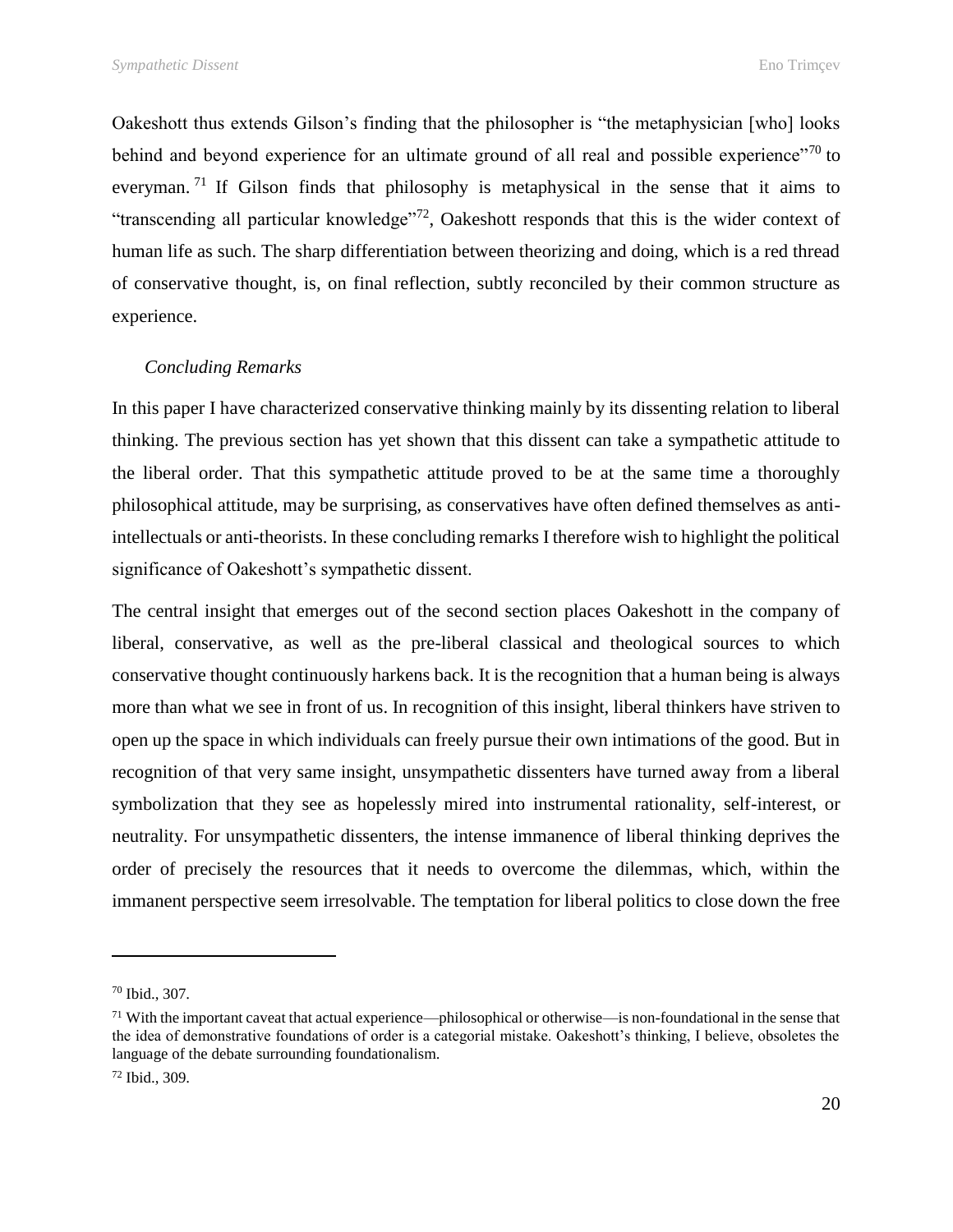movement of human beings in order to correct its abuses is intense within the immanent perspective. It certainly finds no counter-balance in the practical conservative response of maintaining the status-quo, which privileges the privileged. Within the immanent order no good answer is forthcoming and the undertaking of programmatic actions to solve problems that are immune to programs—a dynamic that Oakeshott has eloquently analyzed in later work—gathers pace.

Oakeshott's response is that the immanent order is no order at all. As a matter of fact, the immanent order does not exist precisely because human meaning is impossible in immanent terms. However precariously, human life gains its meaning from all that draws it beyond its present limits.<sup>73</sup> Should that cease to be the case—should we find our satisfactions simply in what is—human life would literally be over.

Oakeshott's account of experience illumines the structure of moral reality by pointing out how the hold of problems that otherwise seem irresolvable is broken. In his participatory account,  $^{74}$  values are not incommensurable, foundations are not demonstrable, talk of rights cannot be purged of talk of the good, and freedom cannot be purged of virtue to bring but a few examples. The agent's dissatisfaction with that which *is* points to what the order *can be*. The more reality discloses itself in the participatory movement, the more the agent moves towards what is most real. The more she moves towards what is more real, the more the immanent structures of order—shot through with naked power, incommensurable values, heterogeneity and contingency—lose their capacity to impose on the superseding movement. The more the agent moves beyond the immanent order, the more that order is drawn into actuality in her speeches and deeds. The more the possibilities of order are drawn into actuality, the more the order reveals what it truly is. The incommensurability of the goods of order that holds true from the immanent perspective, is broken by its supersession. Particular moral goods and conflicts no longer form unalterably fixed quantities; what had previously appeared immovable and incommensurable reveals its capacity for growth. This is the structure of moral reality for all; theorizing merely brings it to evidence. By outlining it, Michael Oakeshott has employed anew what has been the driving intimation the liberal order from its very

<sup>73</sup> For the diverse expressions of this in practical conservatism cf. Freeden, *Ideologies and Political Theory,* 334. <sup>74</sup> Ibid., 321.